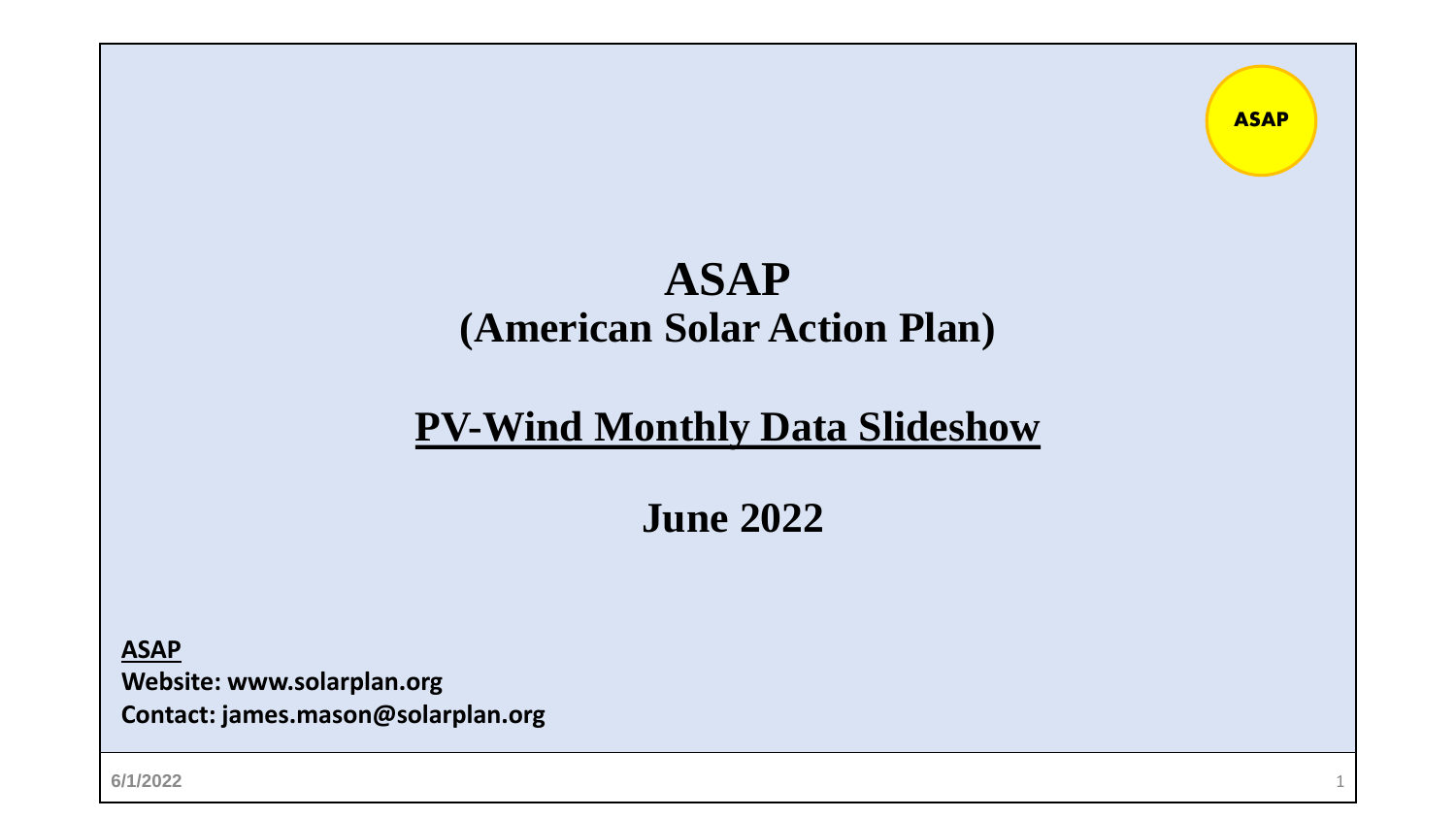# **Highlights – March 2022**



- PV and wind capacity additions are a healthy 1,734 MW and 1,302 MW respectively
	- These PV and wind capacity additions are on an annual pace slightly below the 2022 forecast
	- MW = megawatts; GW = gigawatts (1000 MW); TW = terawatts (1000 GW)
- Combined PV and wind electricity generation is 18.4% of total U.S. electricity generation, which sets a new record high. The PV share is 5.1%, and the wind share is 13.3%.
- The U.S. Commerce Department decides to investigate the sources of materials contained in Southeast Asia PV imports to determine if Chinese tariffs are warranted
	- This could increase the price of PV imports, which represent a sizeable portion of U.S. PV
	- This is creating concern about the financial impacts on the U.S. PV market if import tariffs are deemed appropriate and are applied retroactively
- PV panel and cell imports are strong in March with over \$600 million in PV panel imports and over \$80 million in PV cells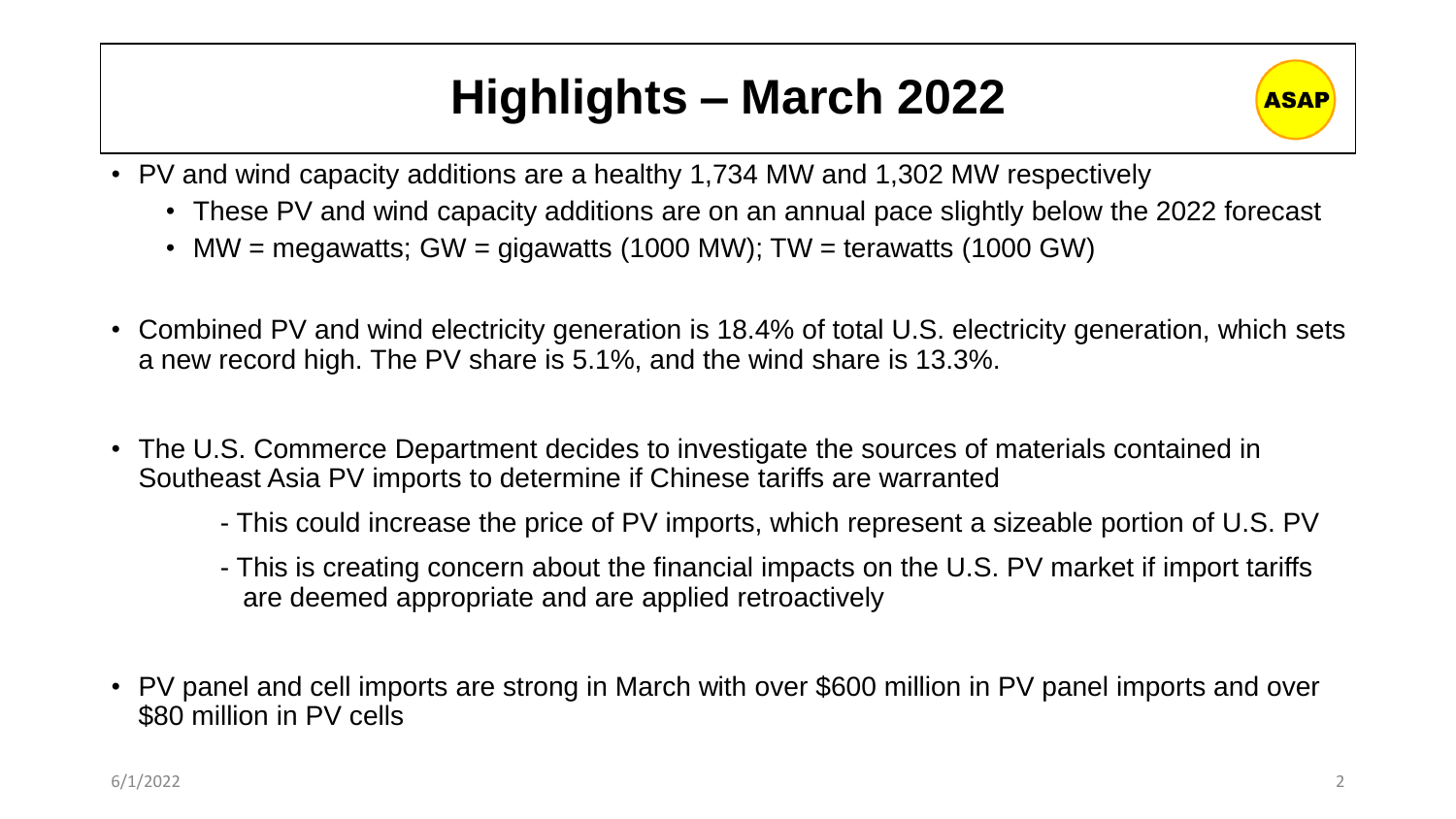# **Slideshow Objectives**



- MW = megawatts; GW = gigawatts (1000 MW); TW = terawatts (1000 GW)
- PV and Wind Capacity Additions
	- The Graphs Show Current and Past Year Monthly PV and Wind Capacity Additions
	- For Perspective, Compare Current Monthly Capacity Additions to the Long-Term Goals
		- U.S. PV Long-Term Goal (2040 forward)
			- Monthly Average 8 GW of Capacity Additions
			- Annual Average 96 GW of Capacity Additions
		- U.S. Wind Long-Term Goal (2040 forward)
			- Monthly Average 4 GW of Capacity Additions
			- Annual Average 48 GW of Capacity Additions
		- World PV Long-Term Goal (2040 forward)
			- Annual Average 700 GW of Capacity Additions
		- World Wind Long-Term Goal (2040 forward)
			- Annual Average 300 GW of Capacity Additions

• Slides Present U.S. Monthly PV, Wind and Fossil Fuel Electricity Generation to Show Seasonality

 $6/1/2022$   $*$  Note: Goals are derived from International Energy Agency's 2050 renewable energy forecast  $3/2$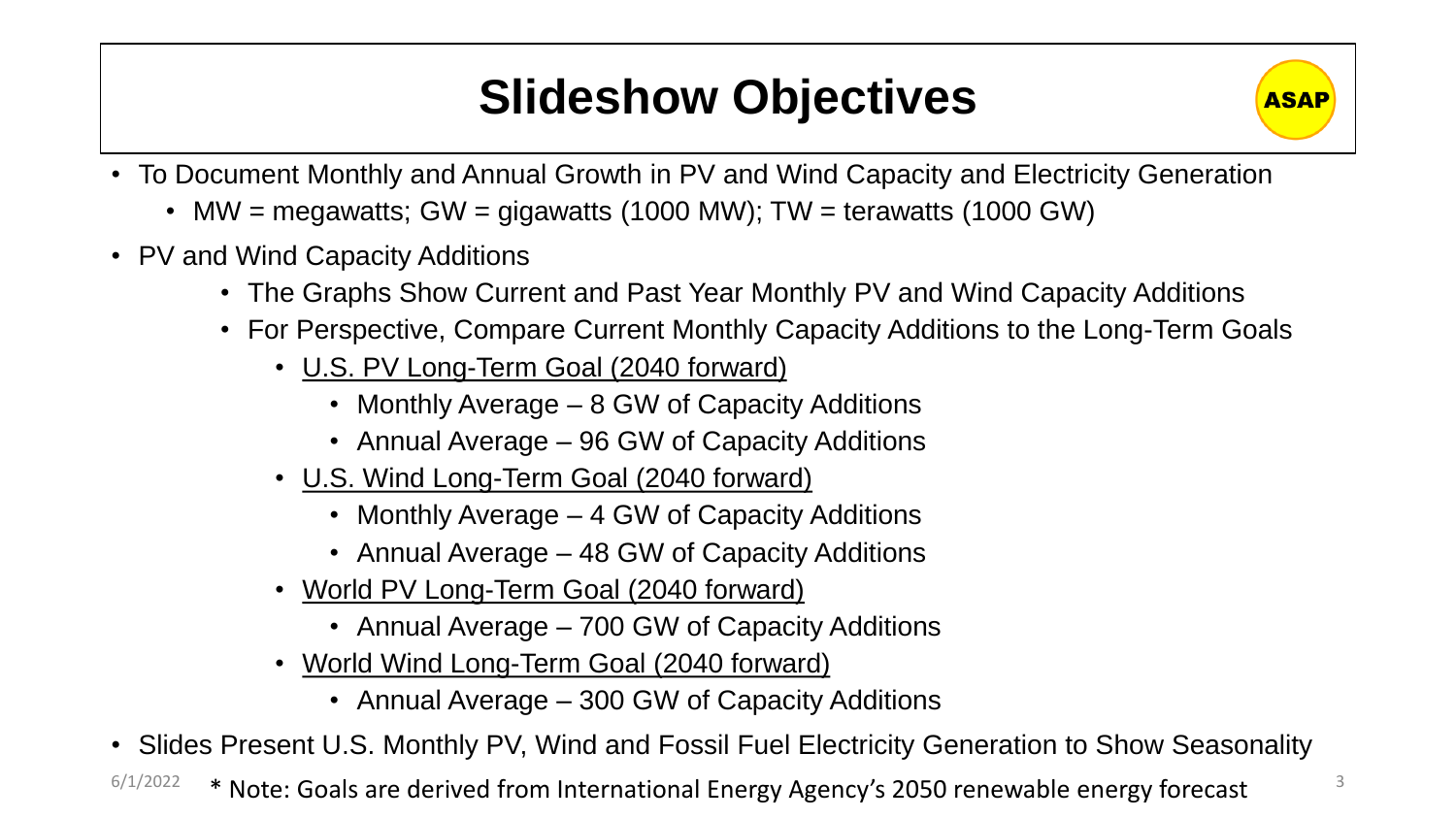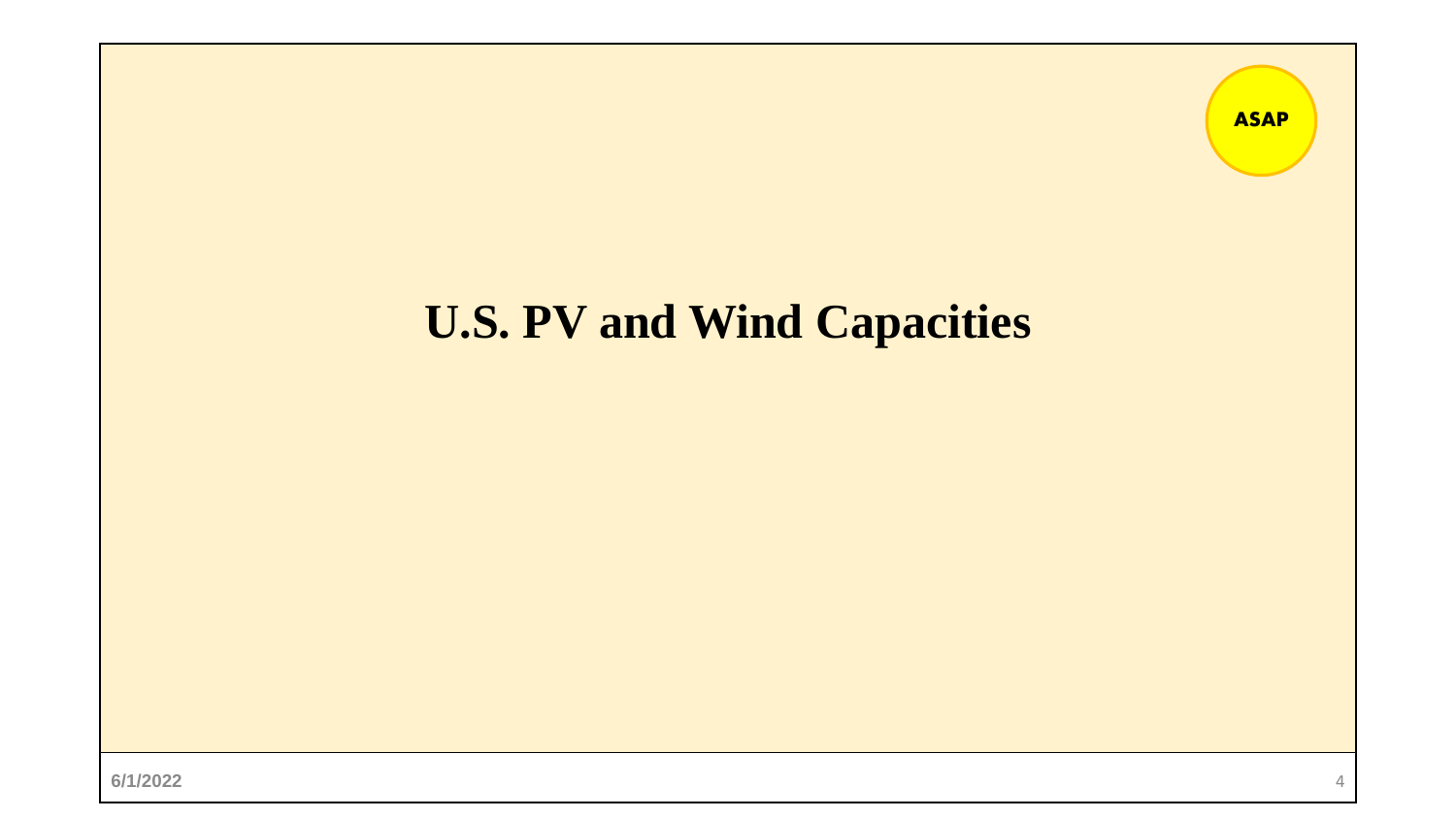# **U.S. PV and Wind Monthly Capacity Additions ASAP 2022 (through March)**

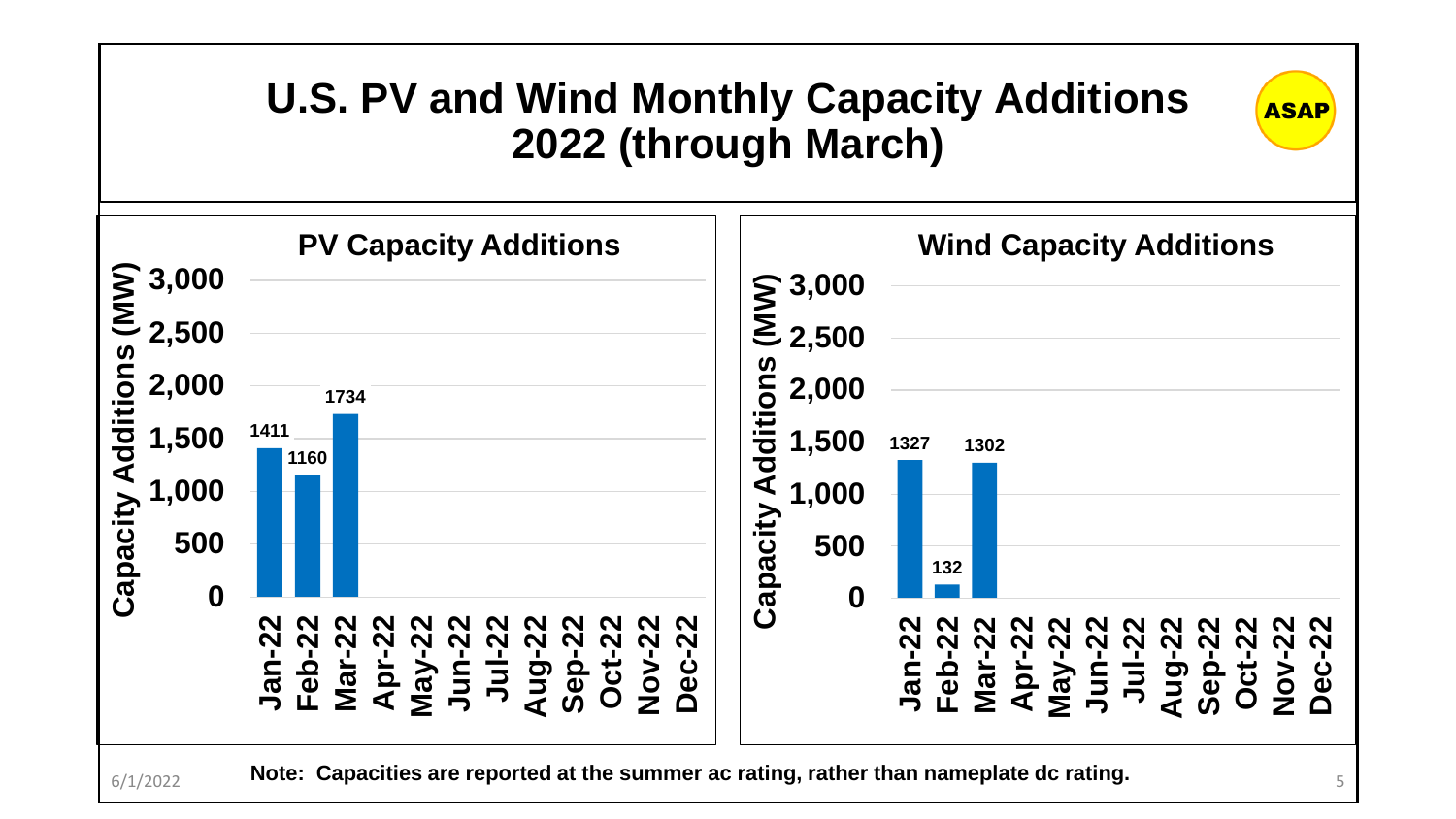### **Monthly Utility and Small PV Capacity Additions 2022 (through March)**

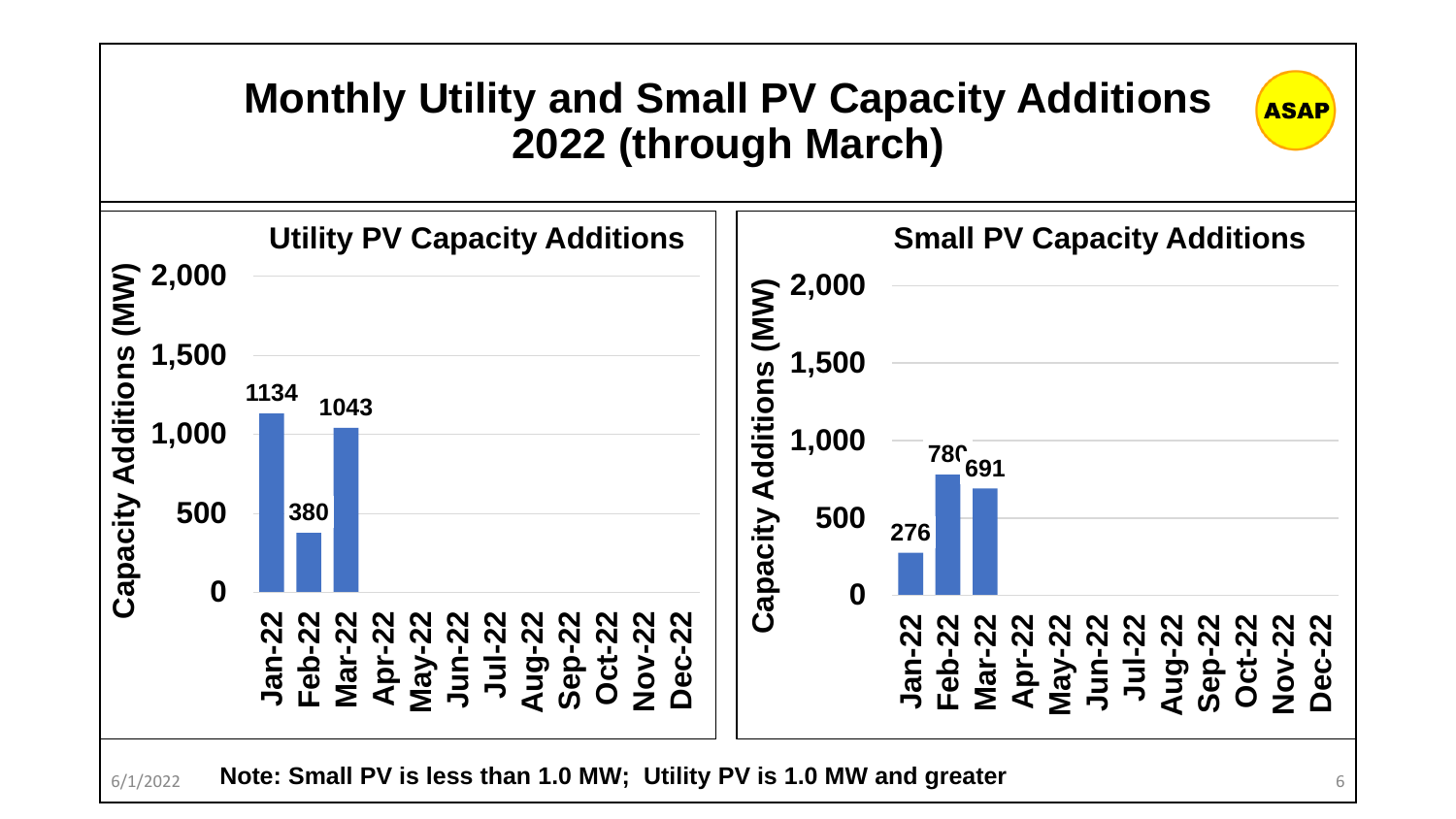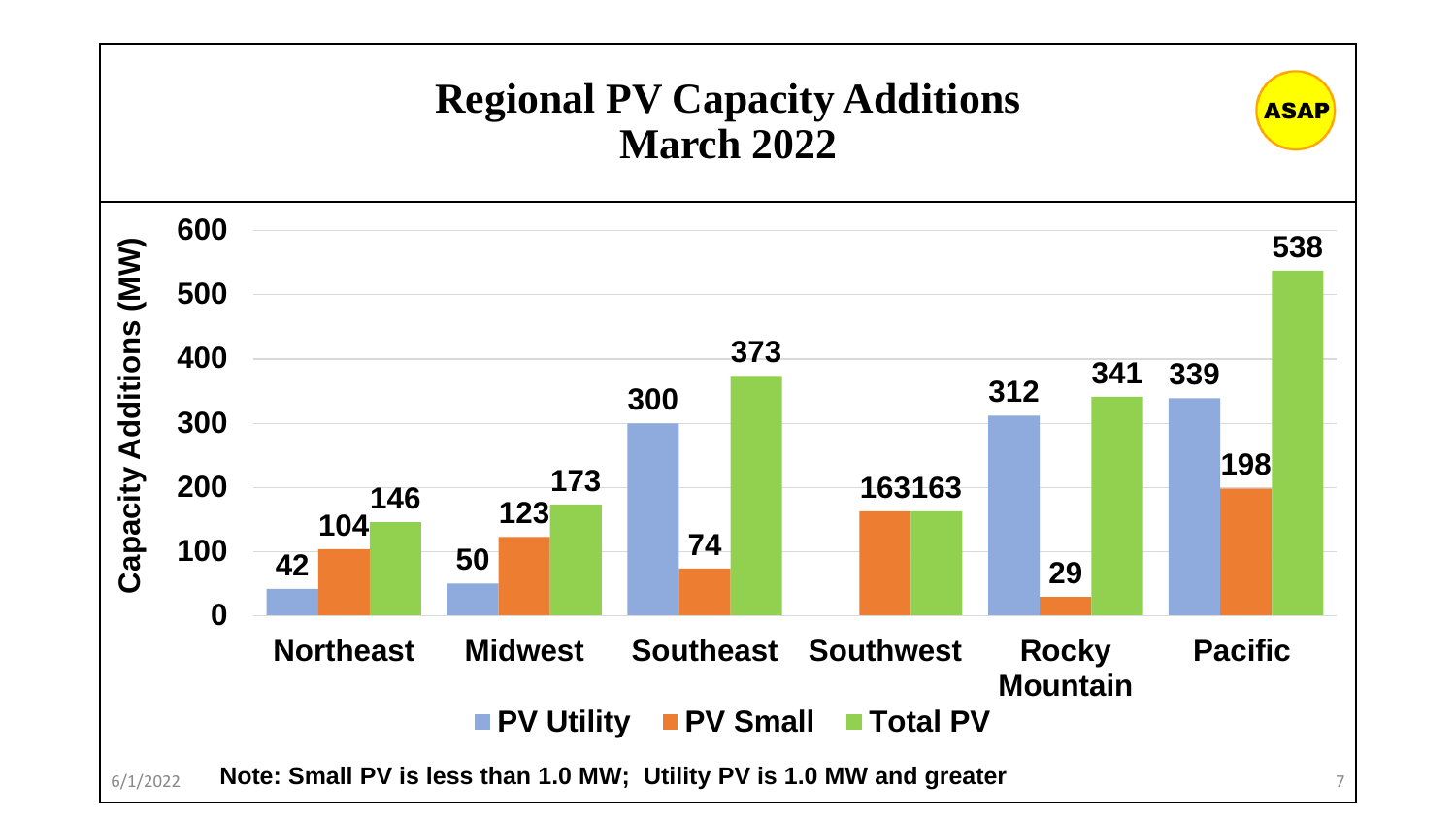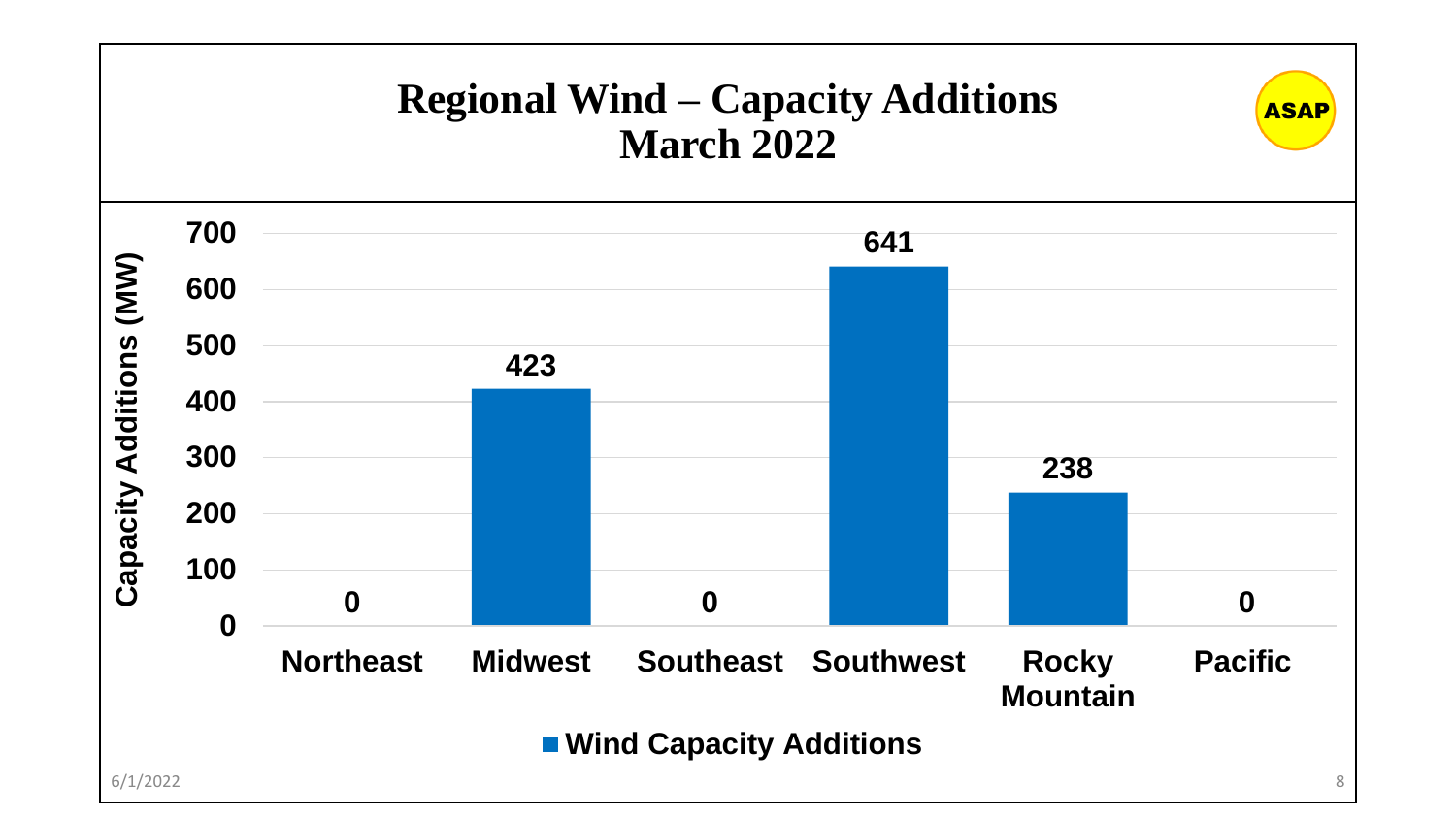### **PV and Wind Cumulative Capacity by Region through March 2022**

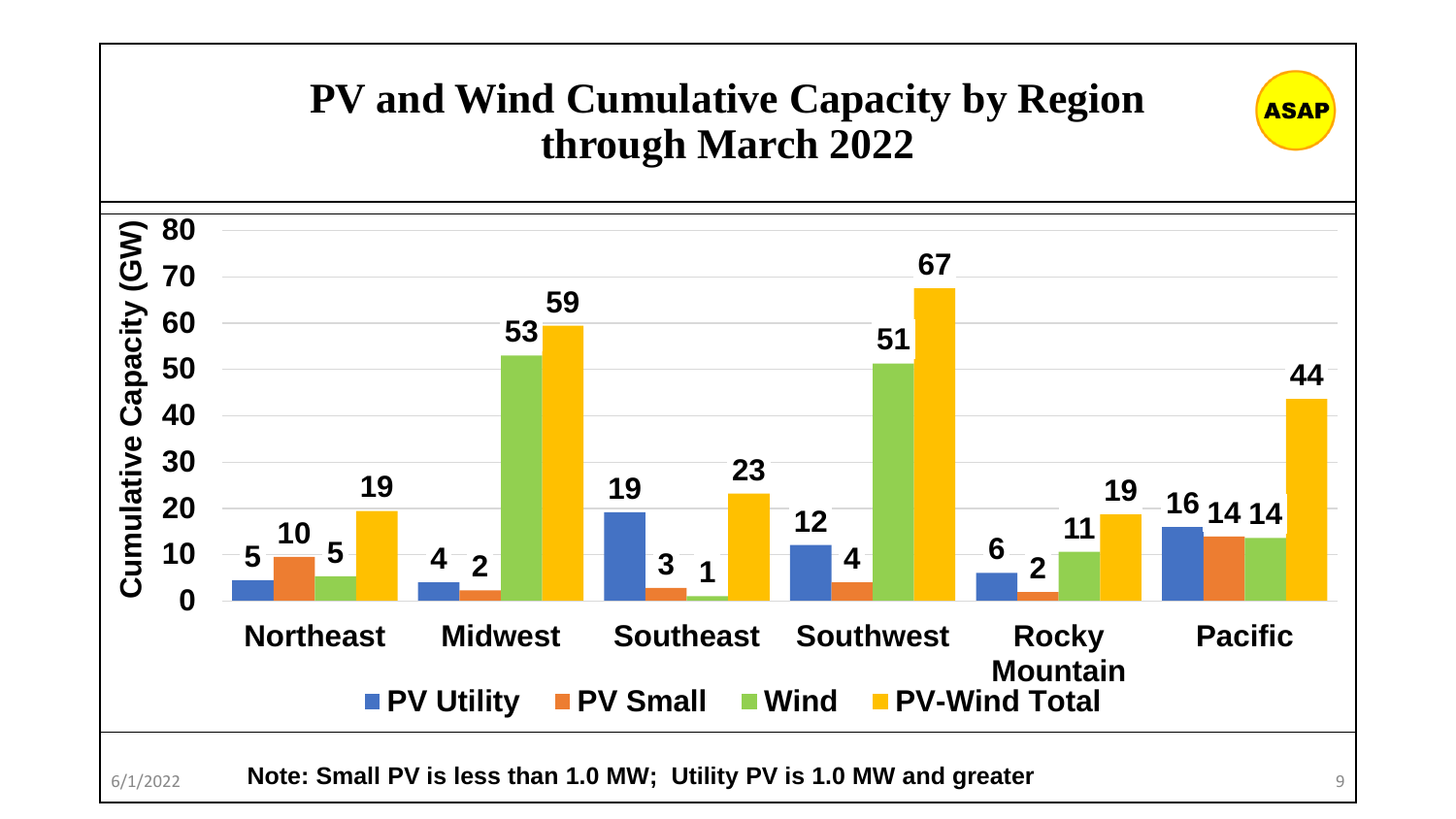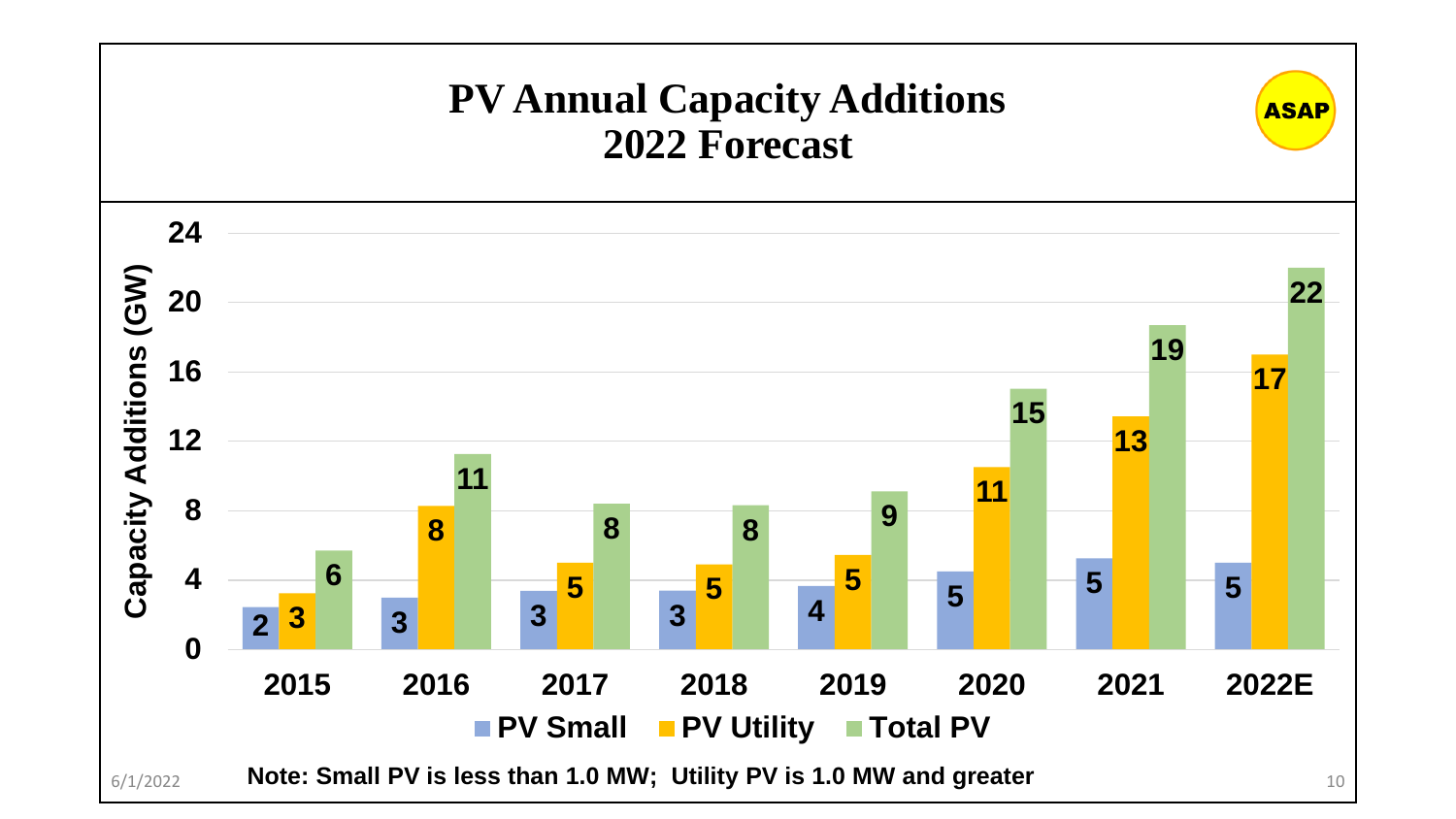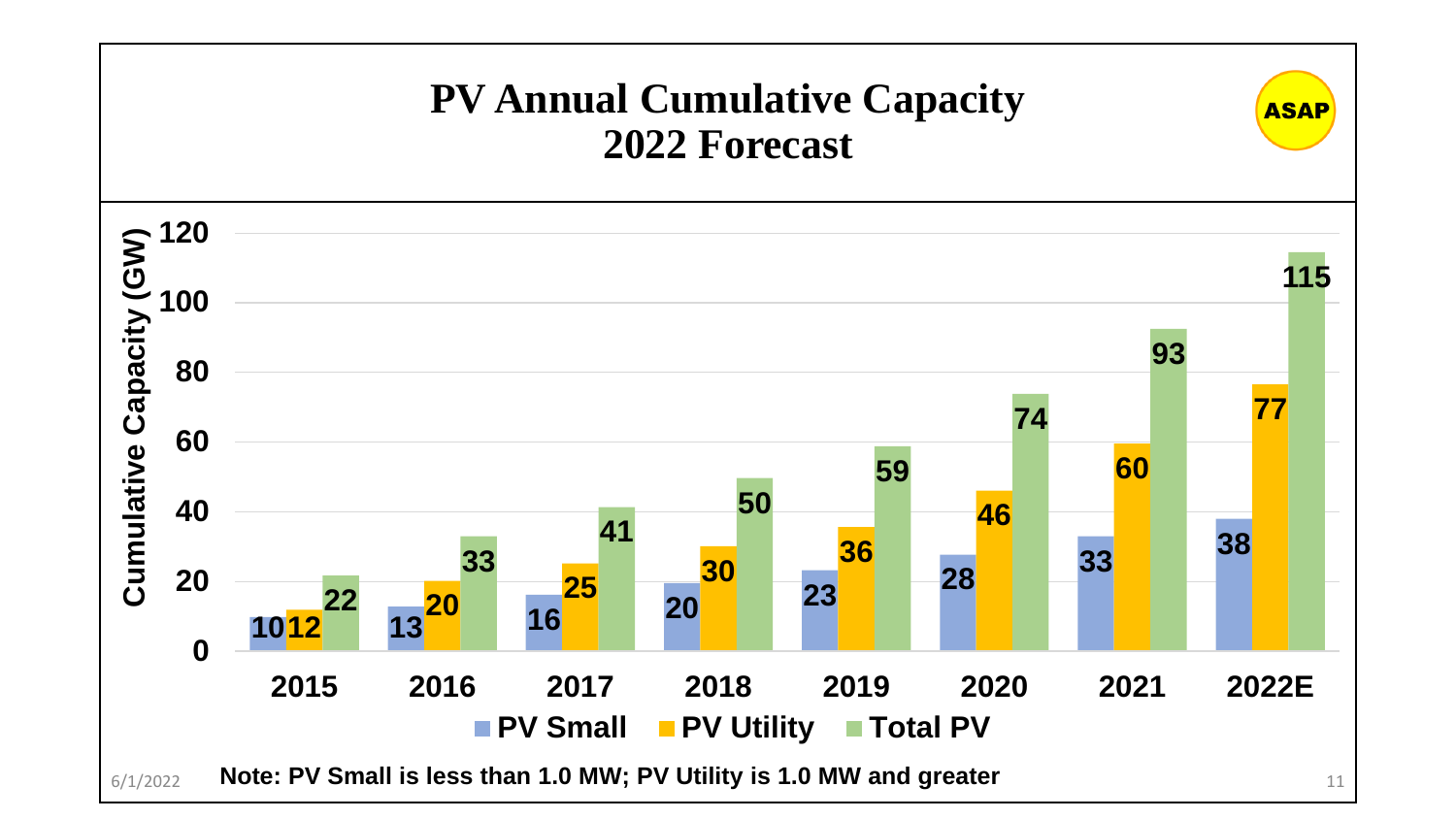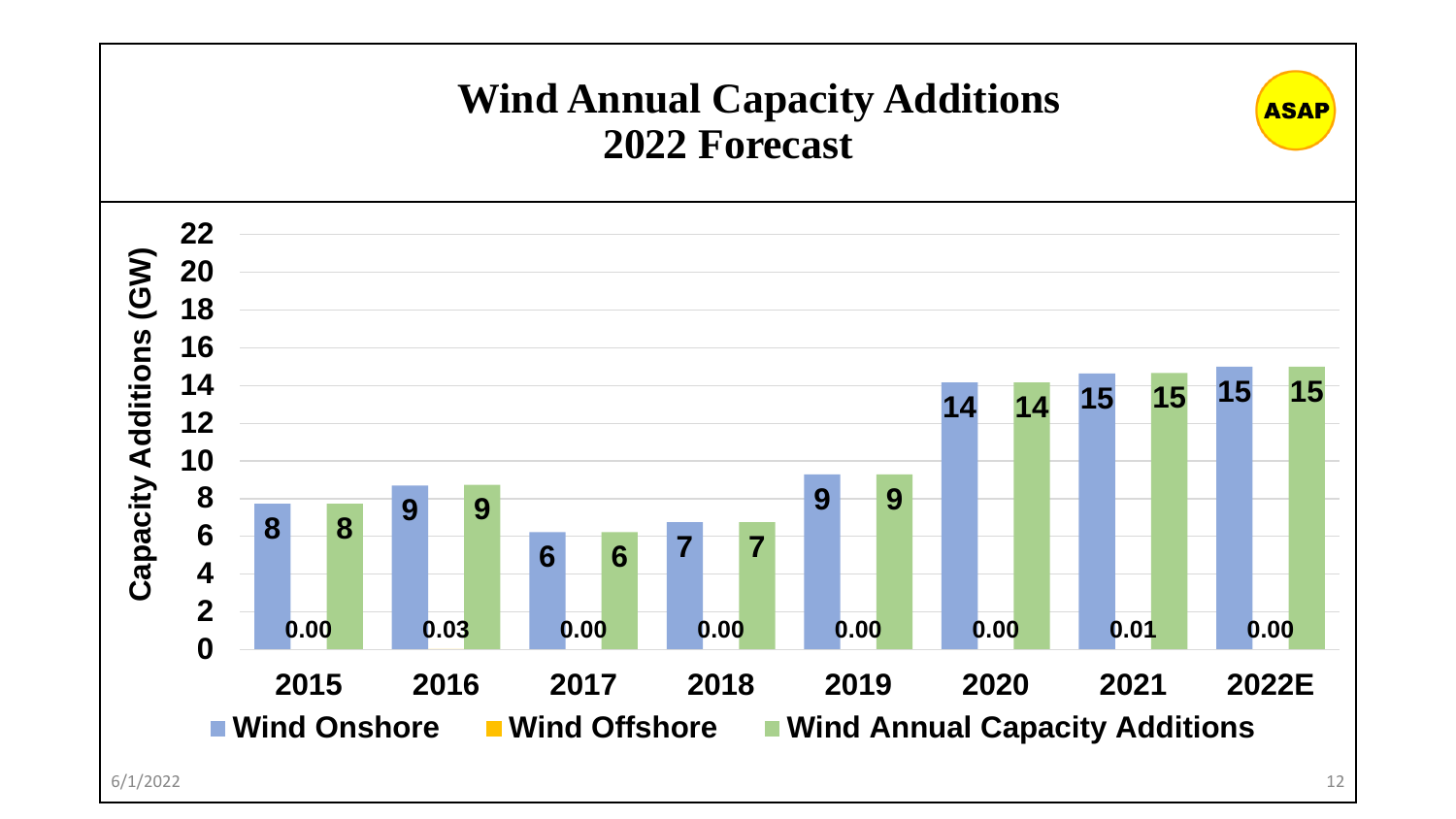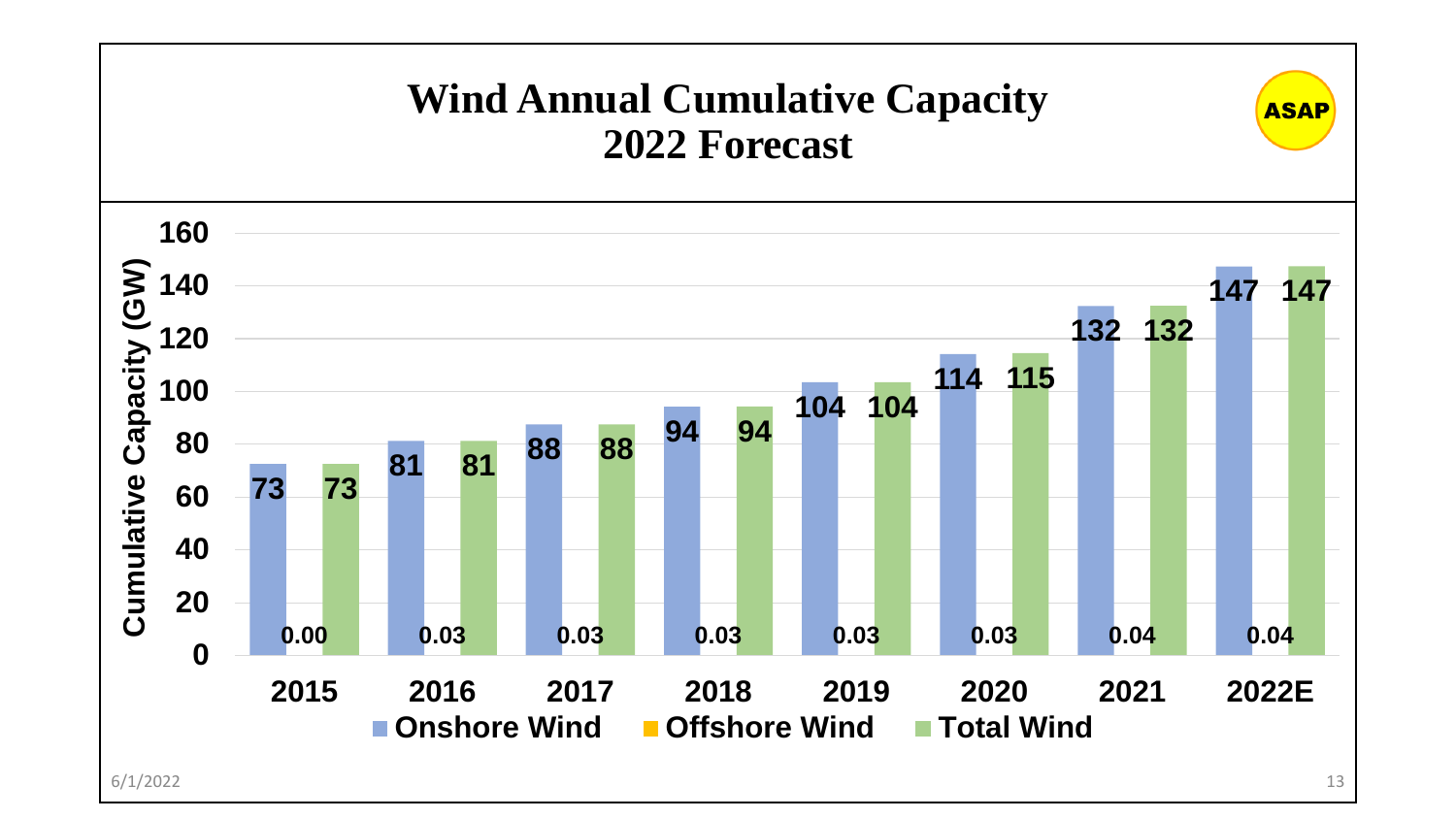# **U.S. PV and Wind Electricity Generation**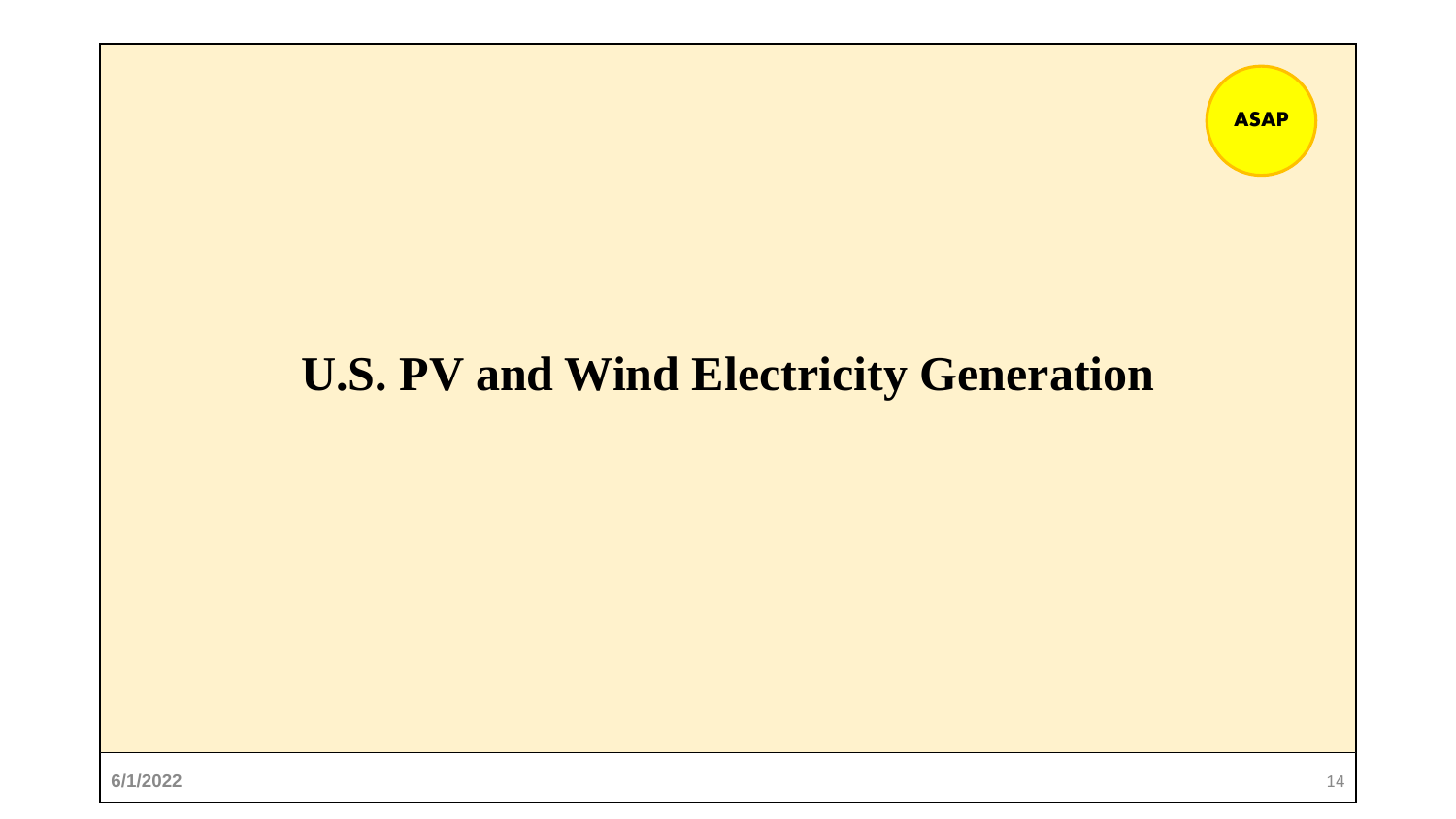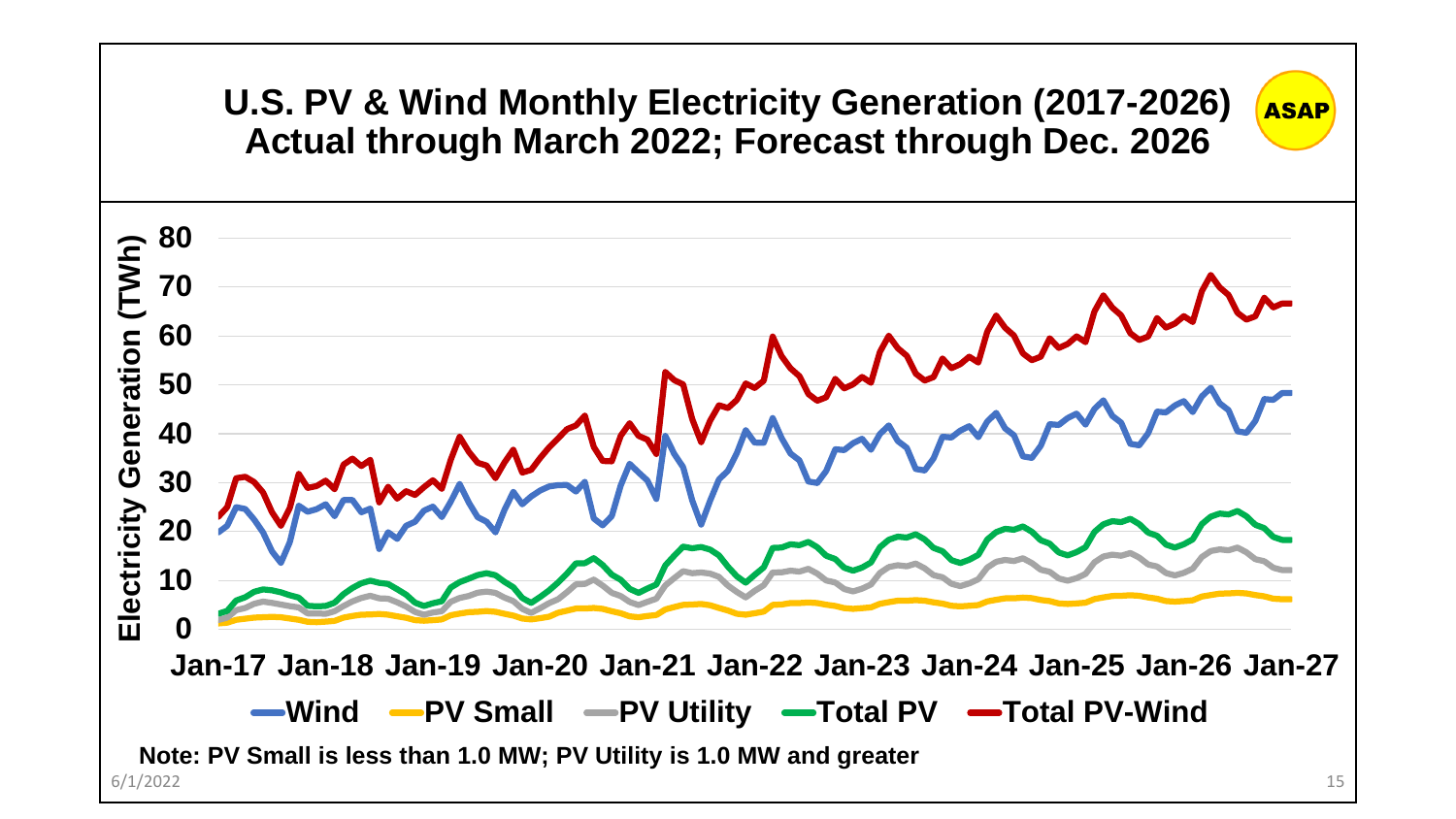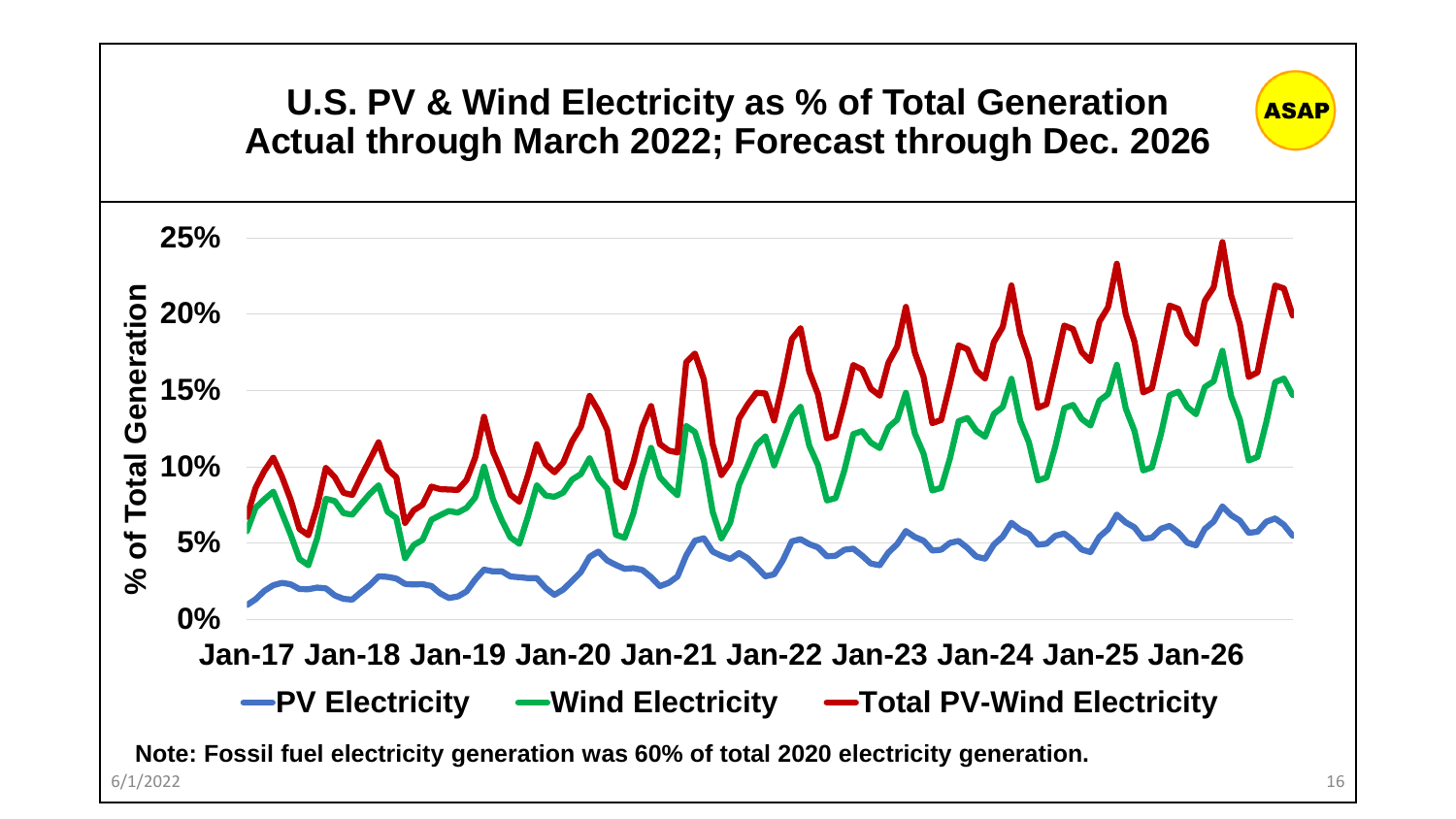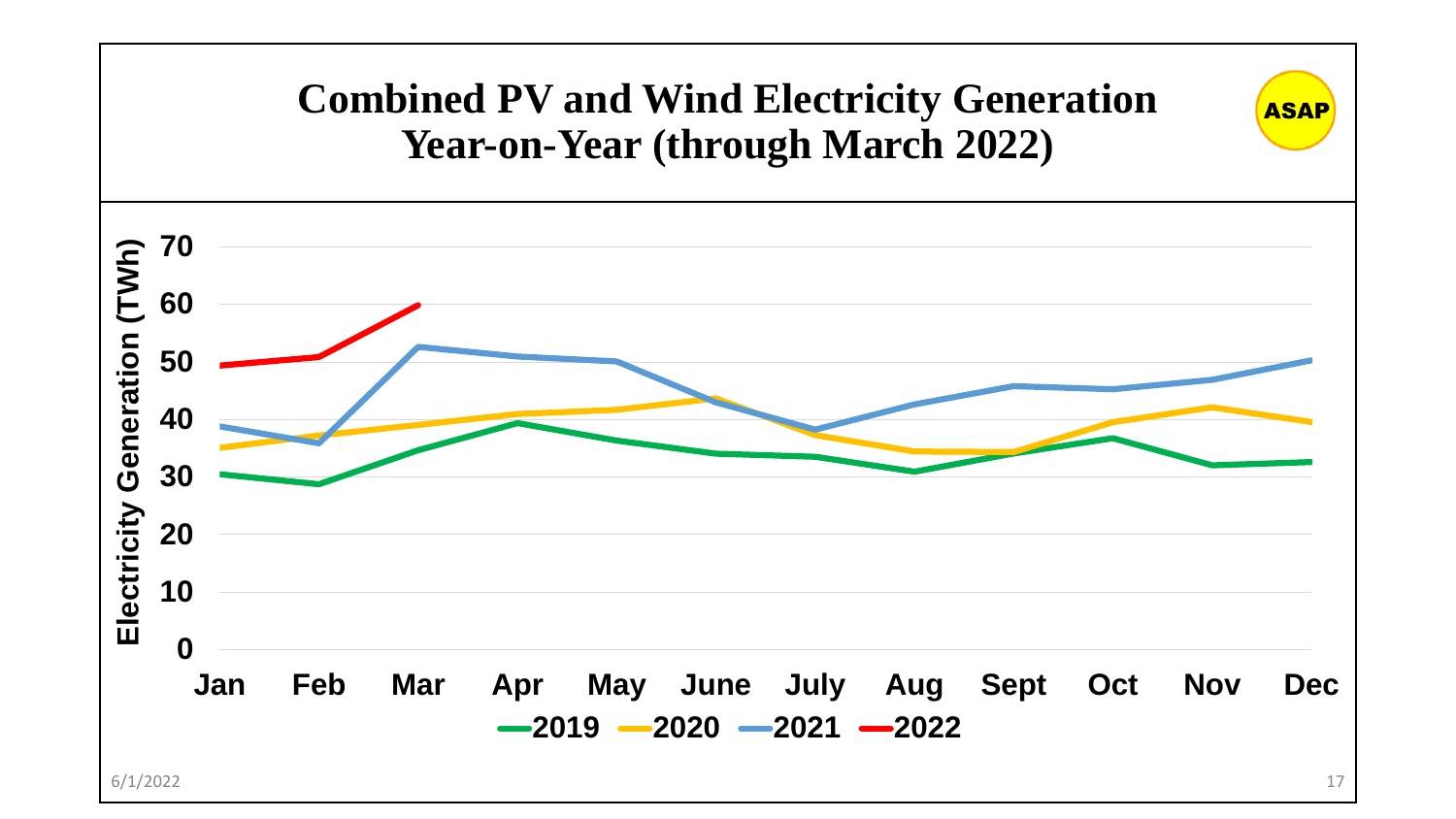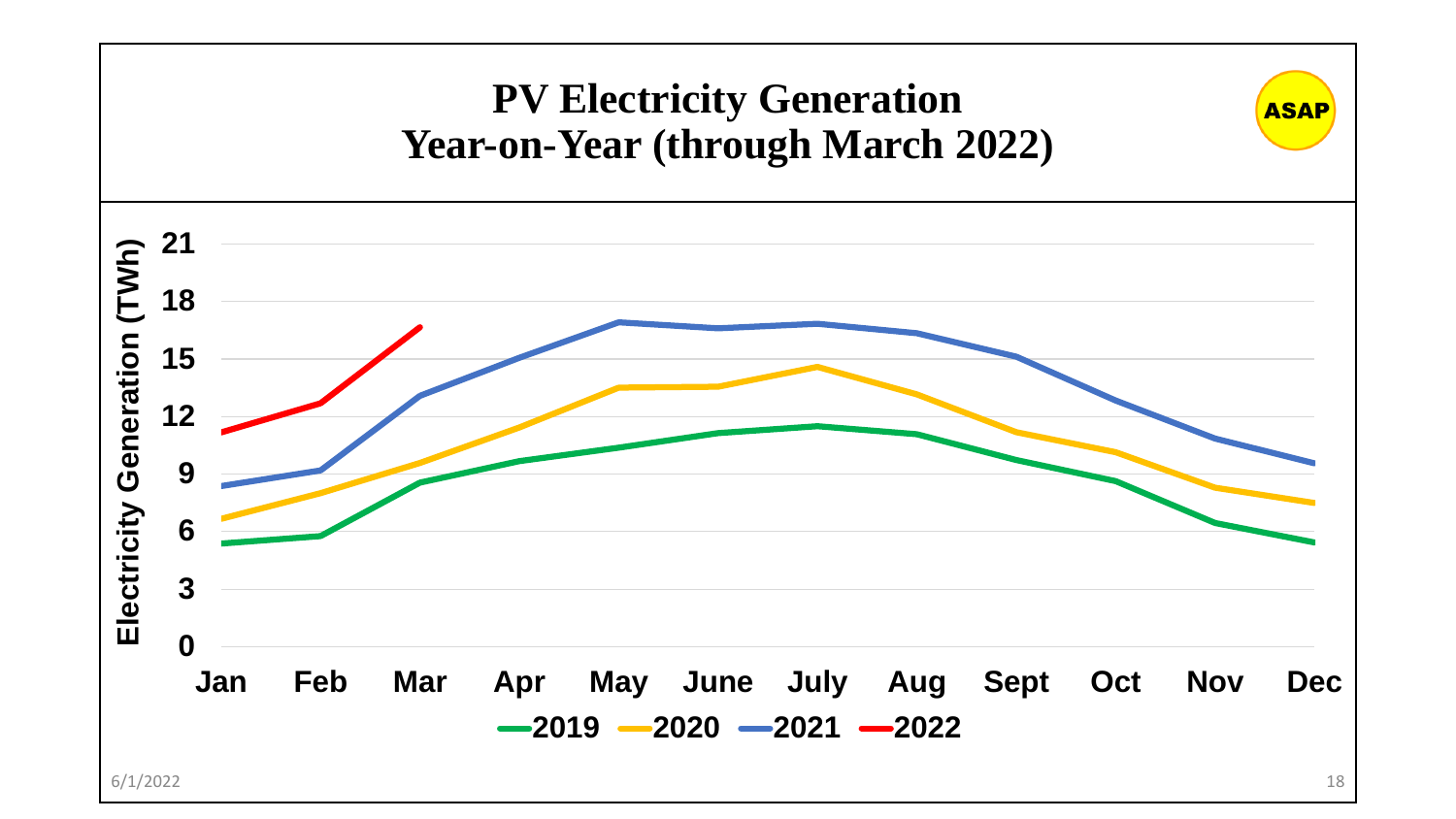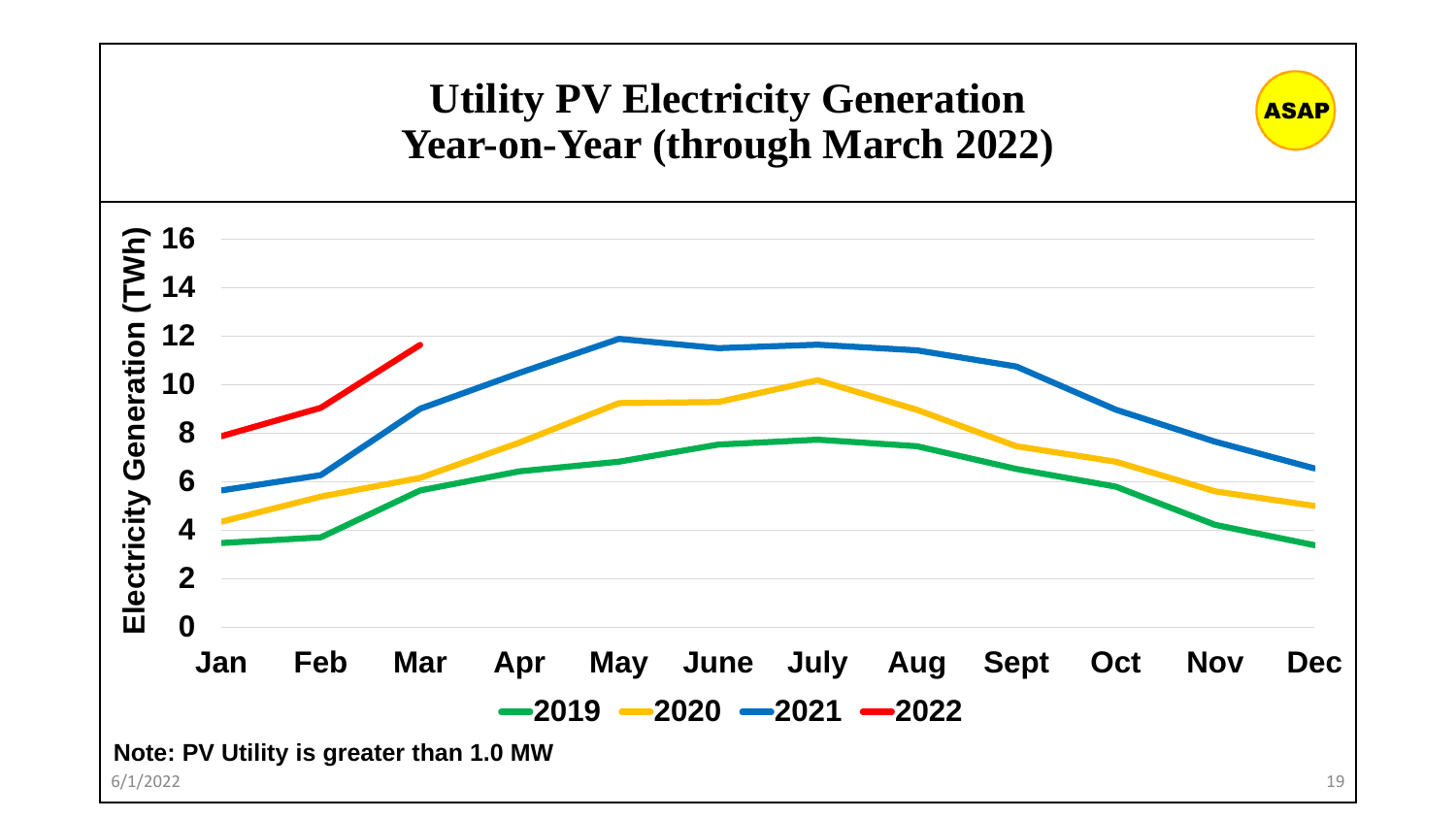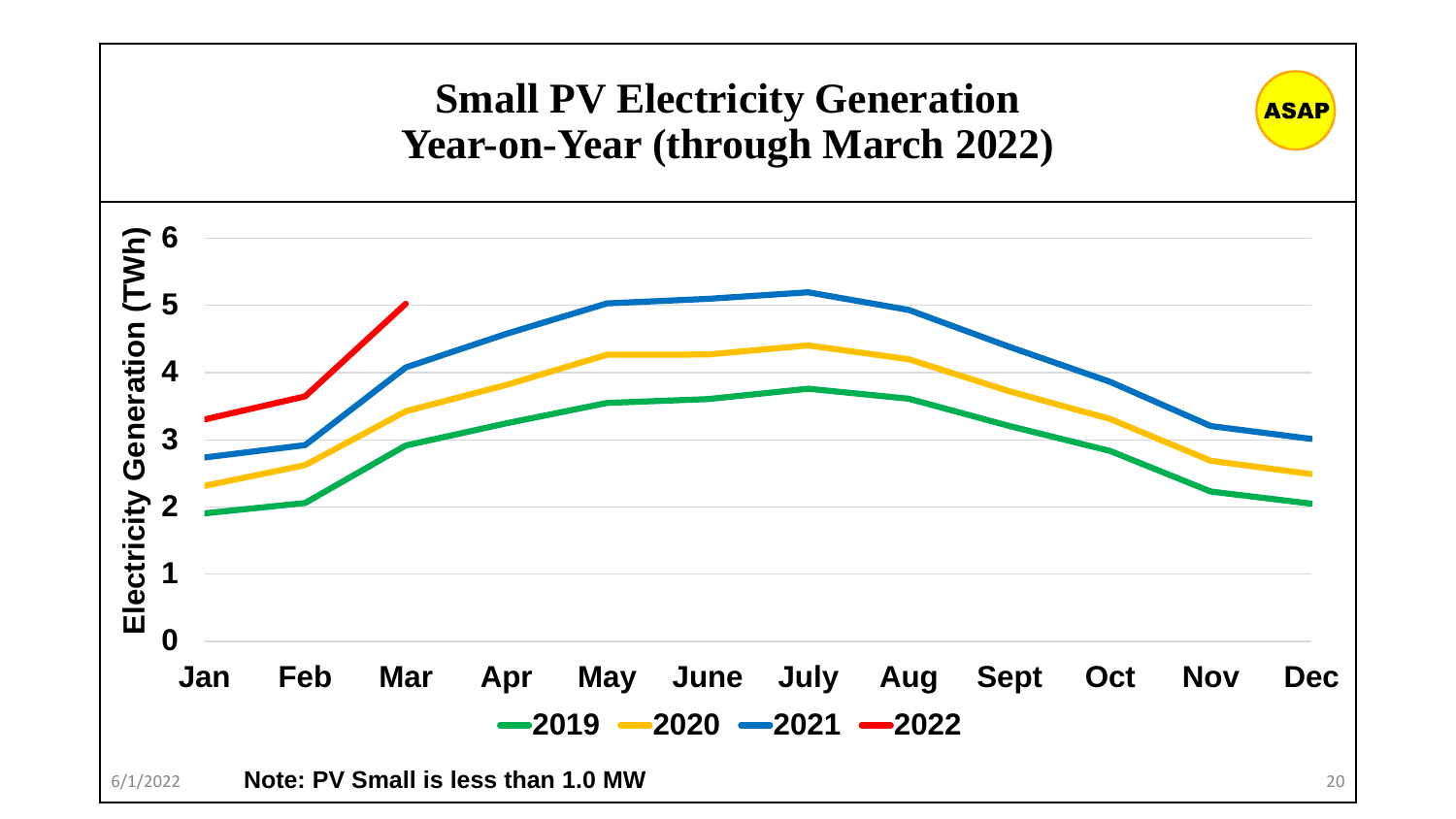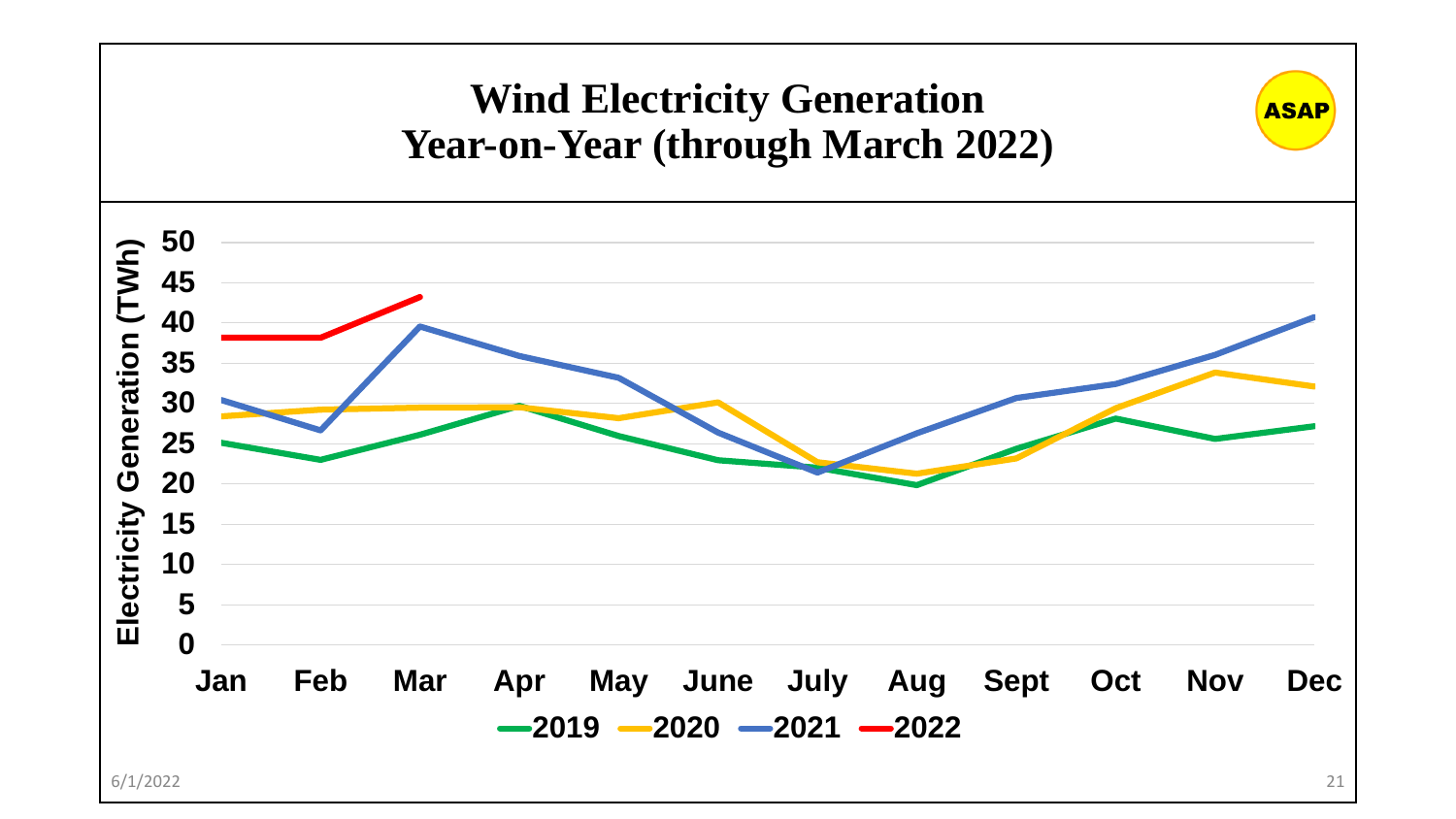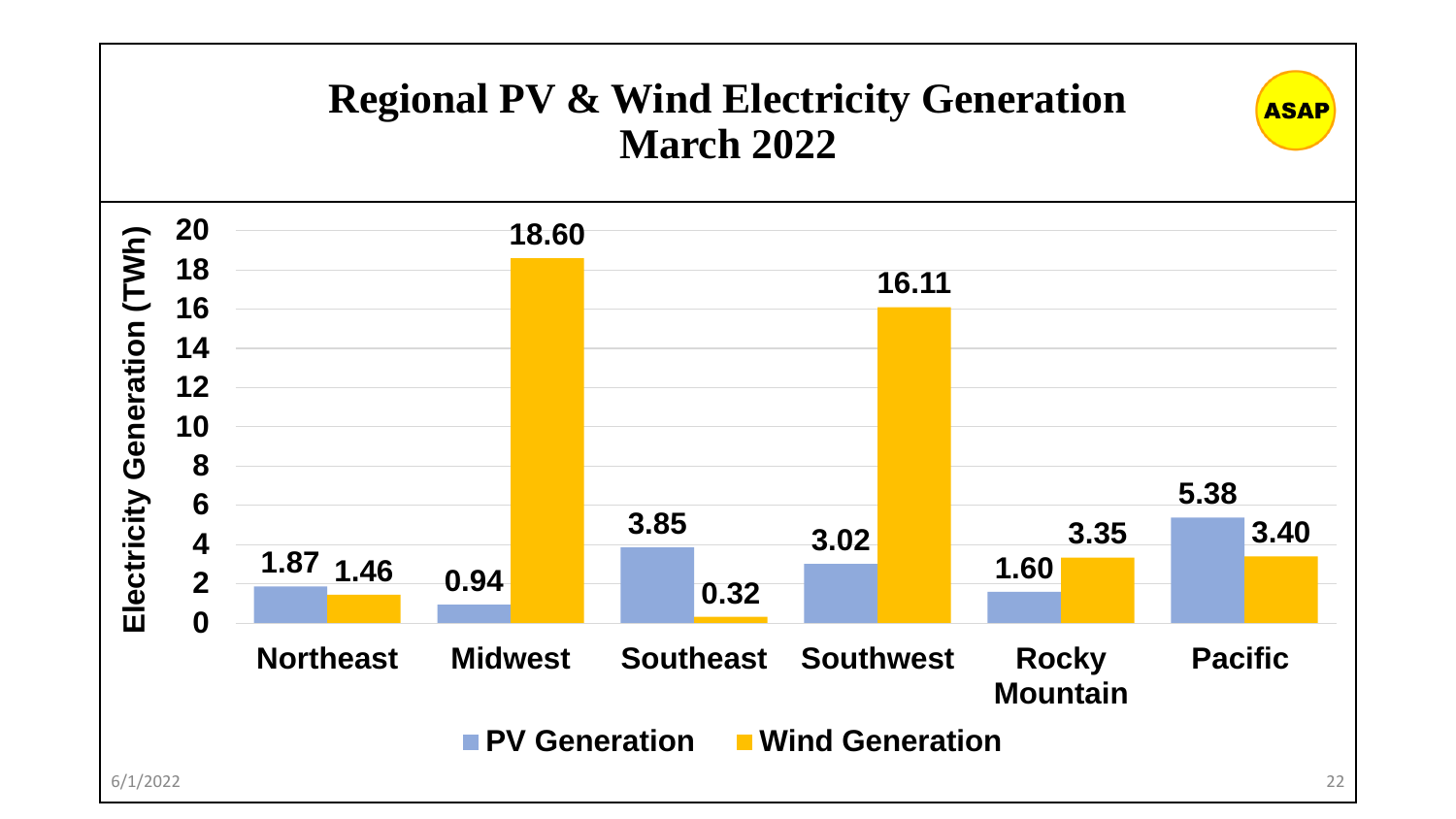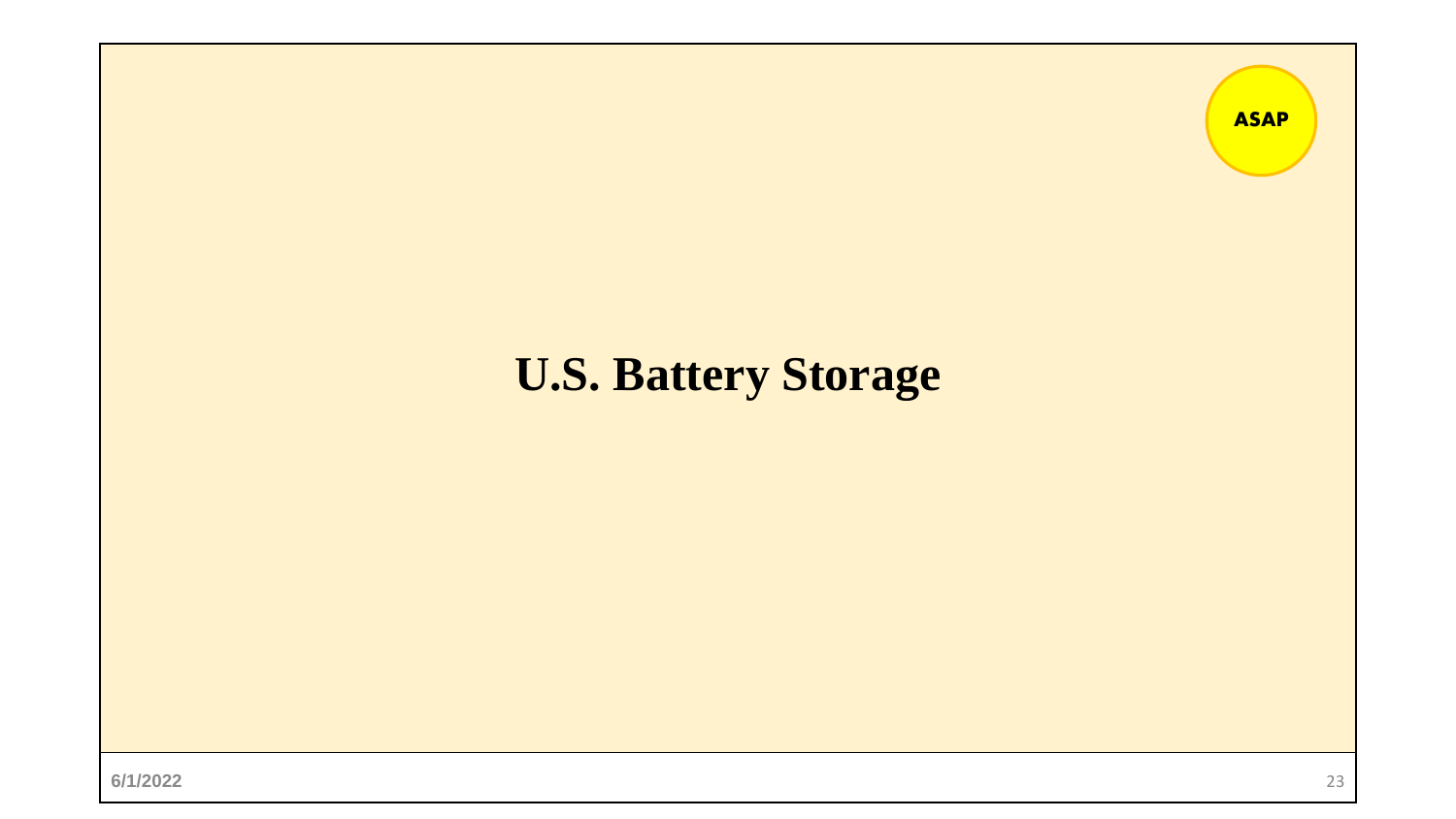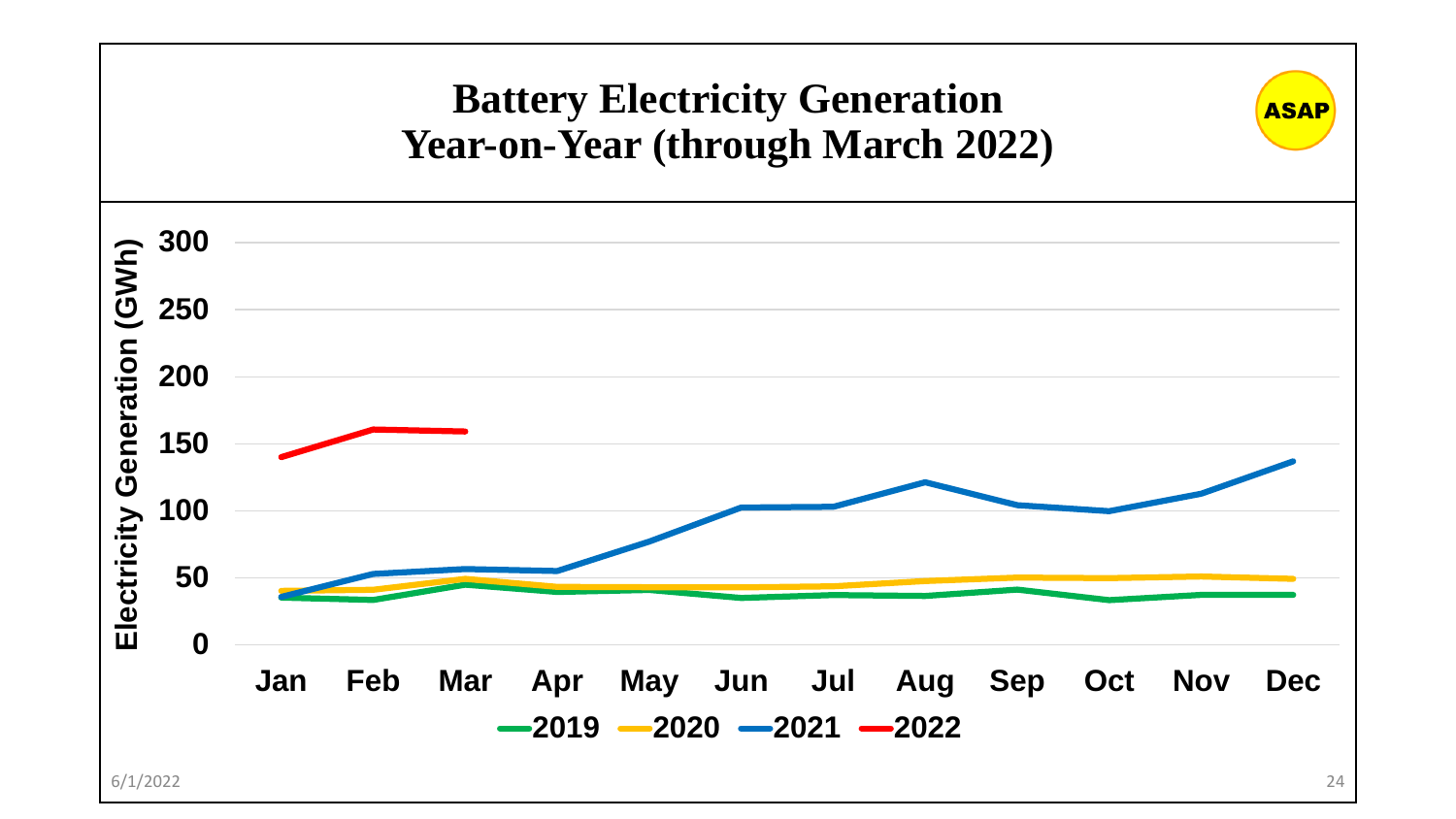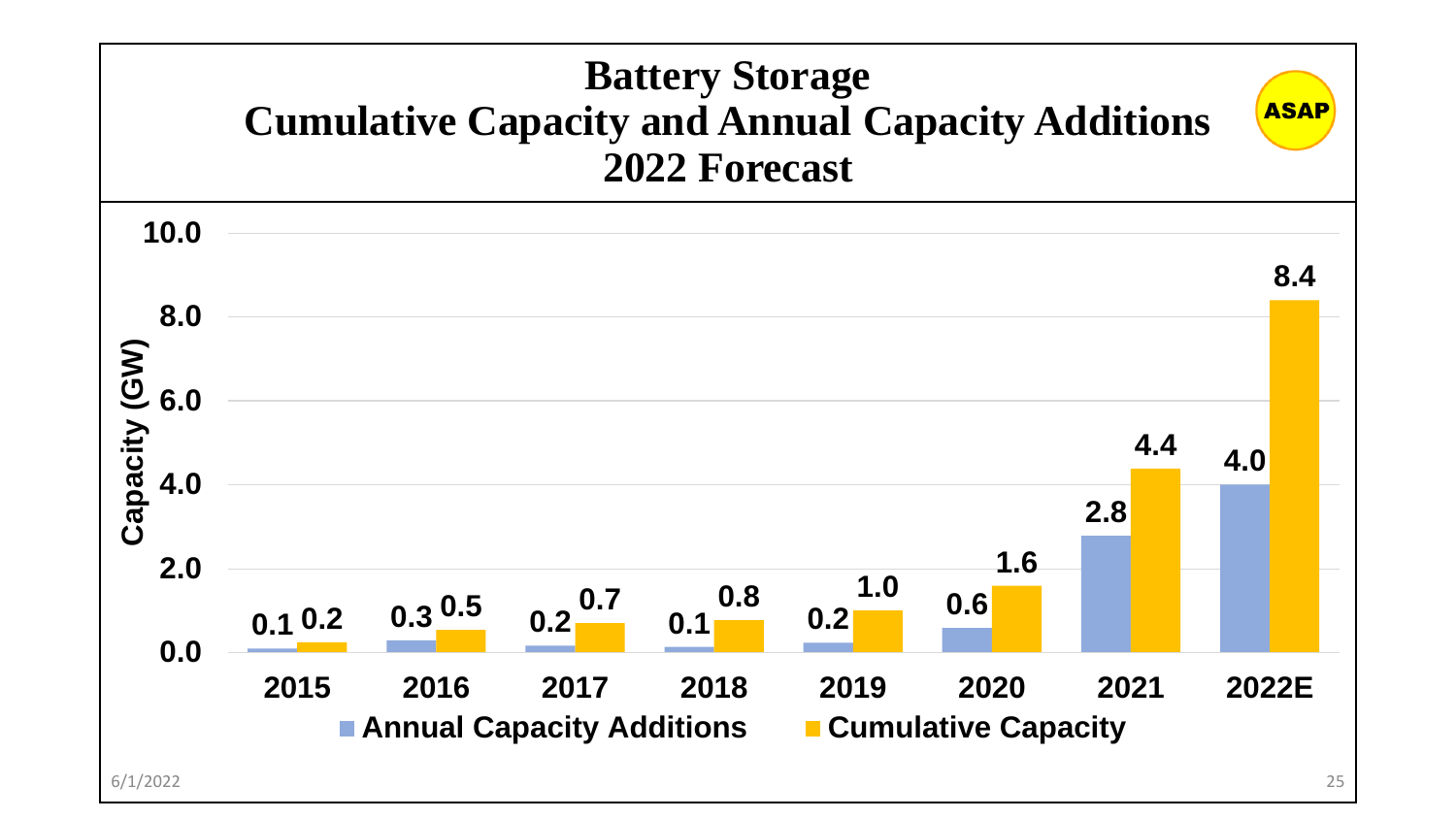

**6/1/2022** 26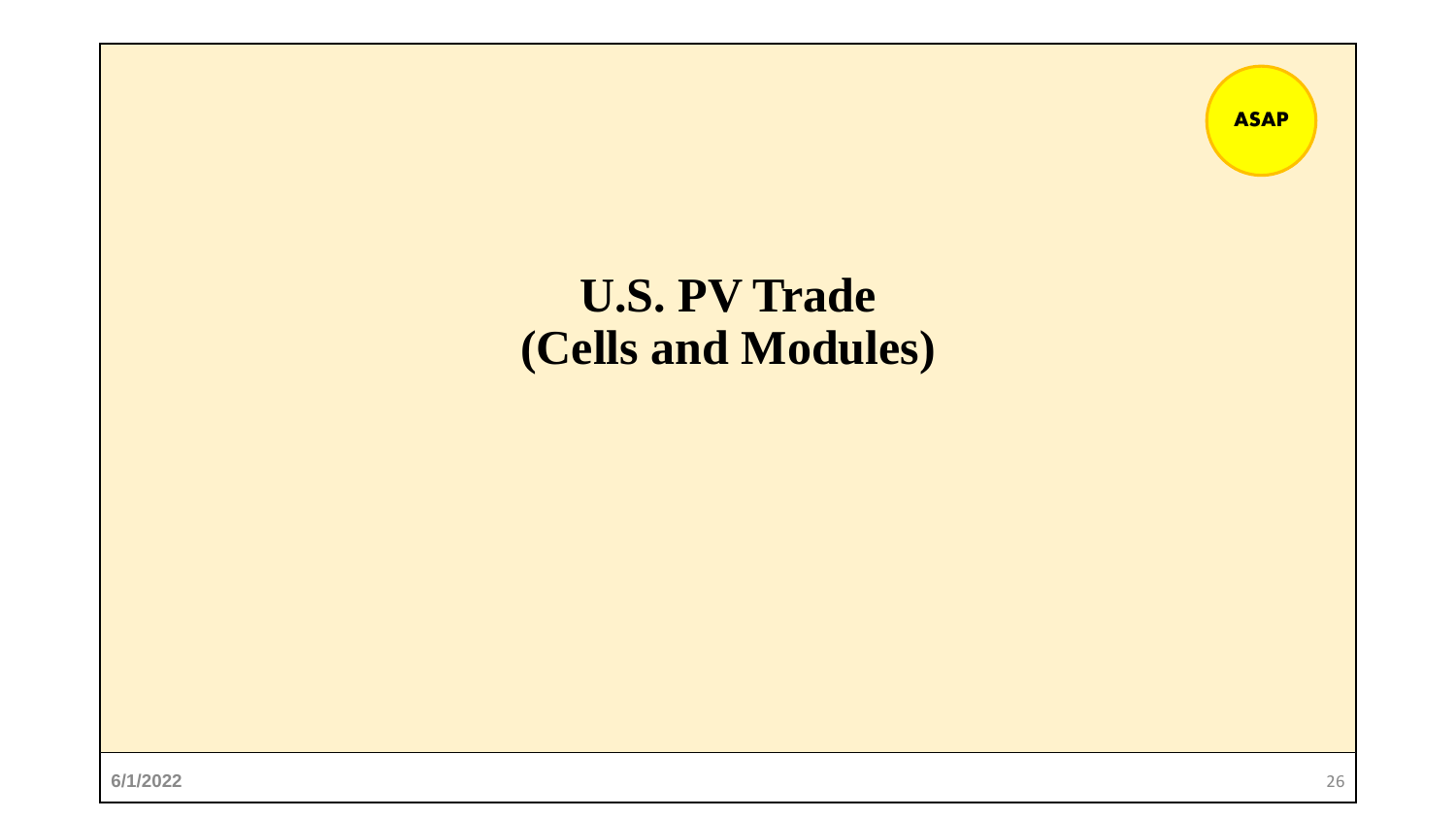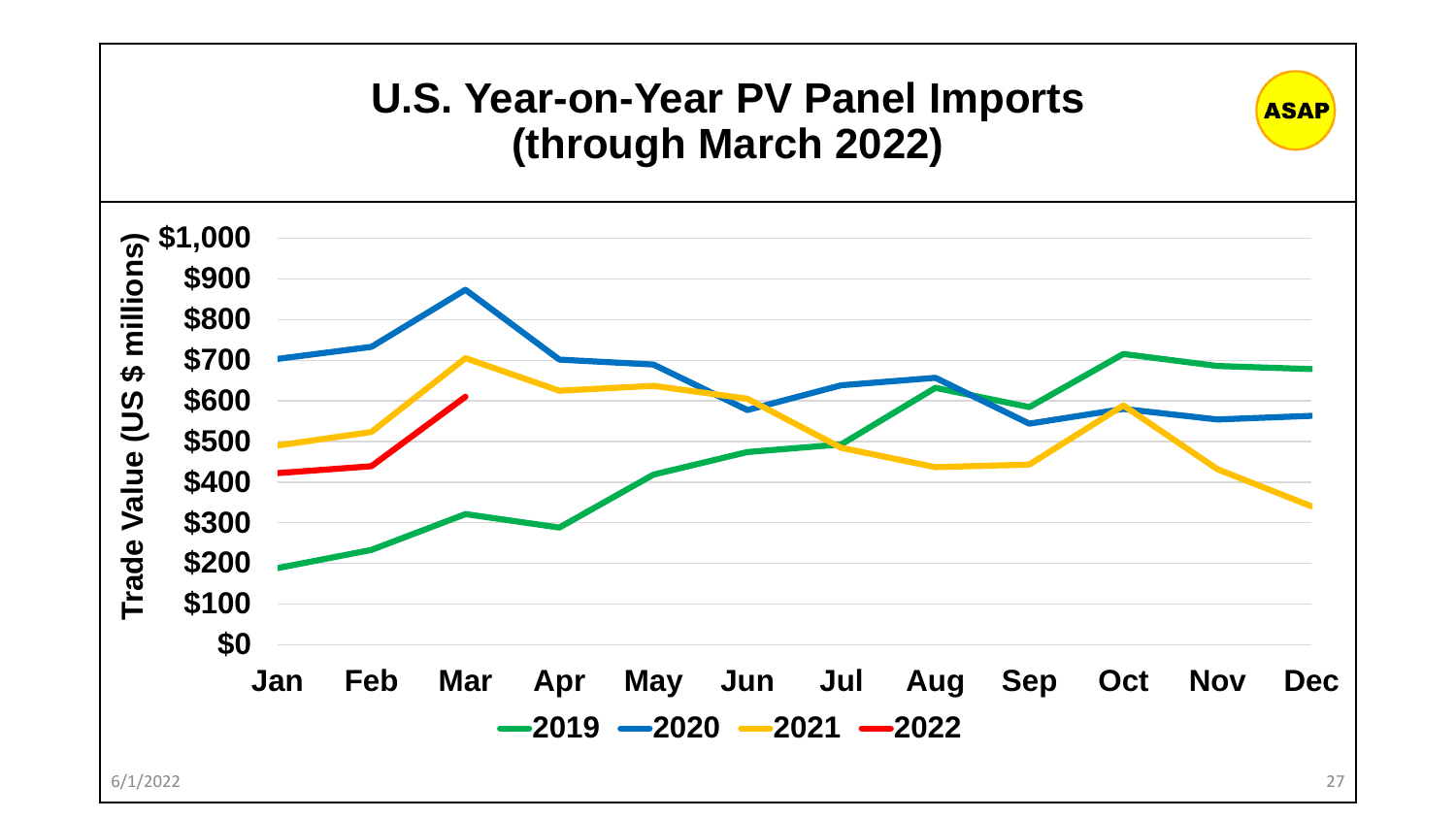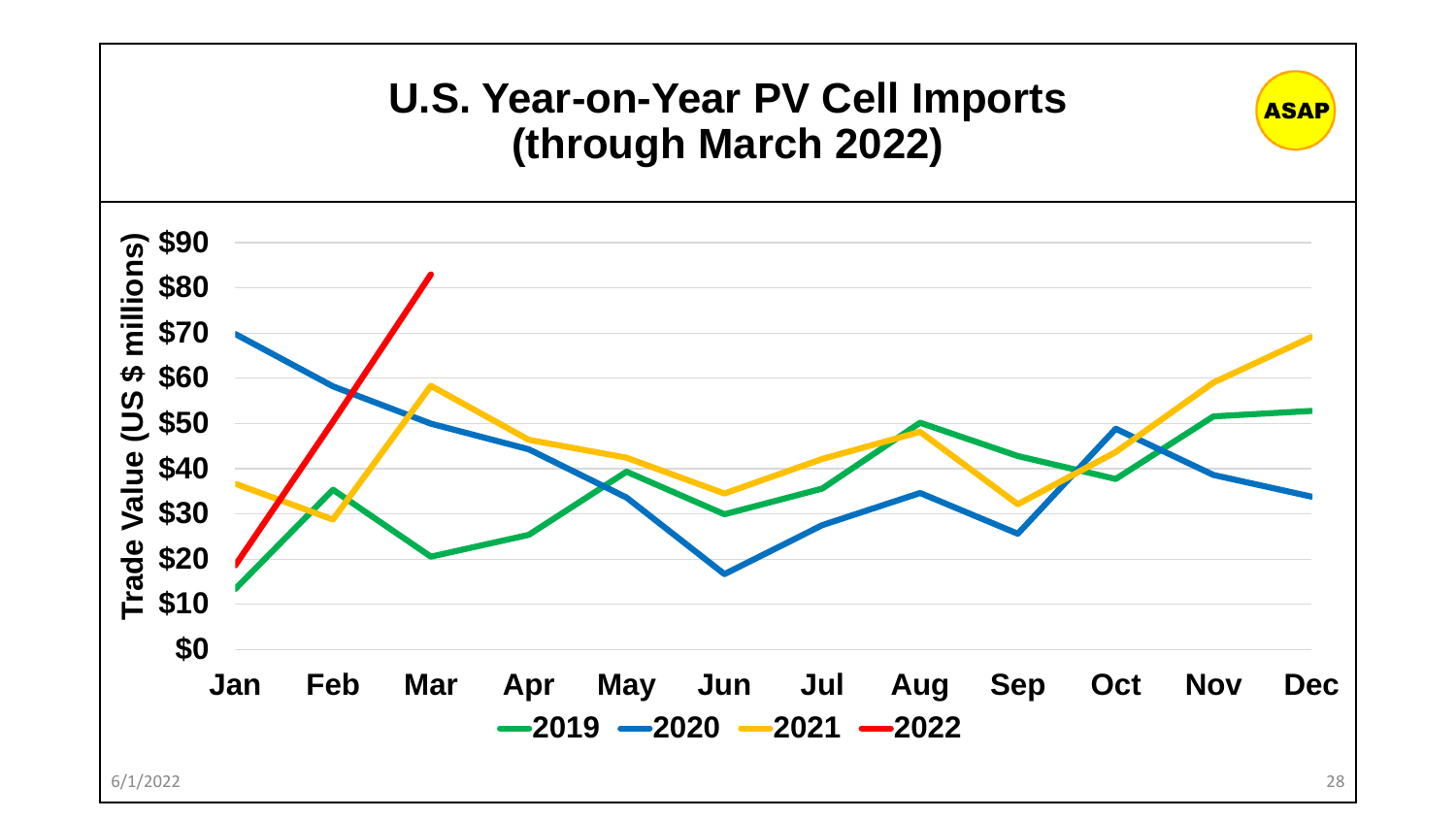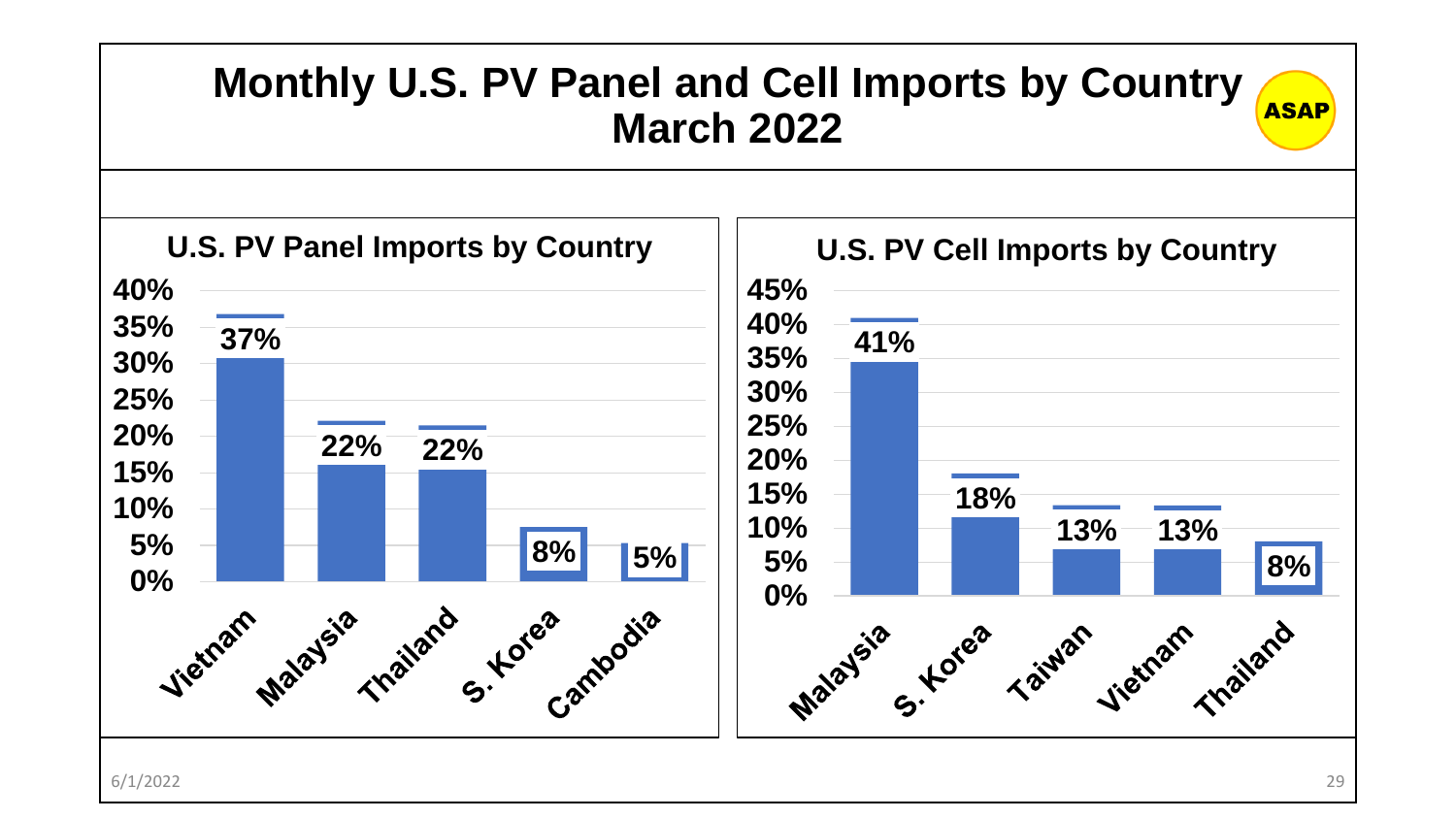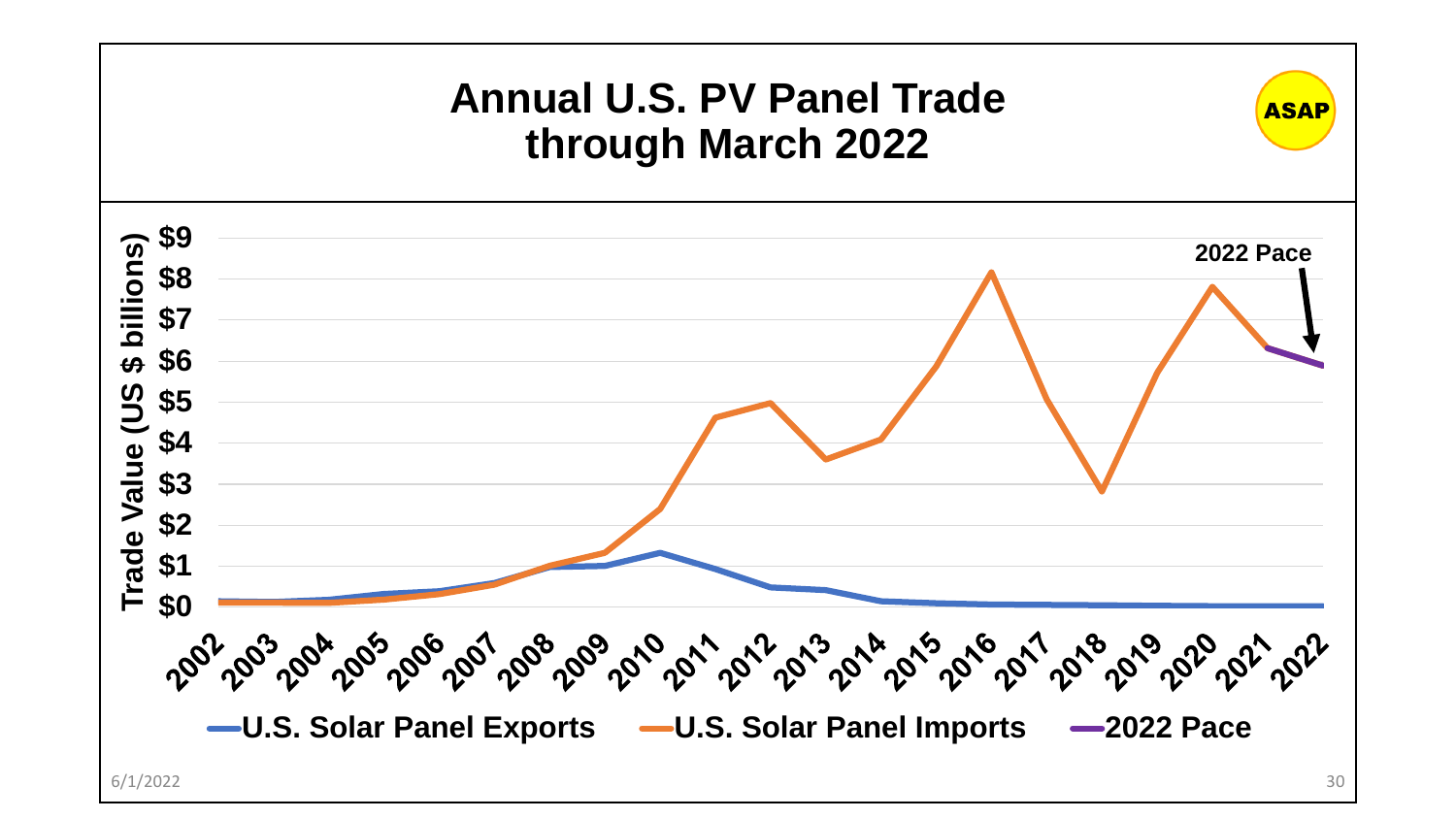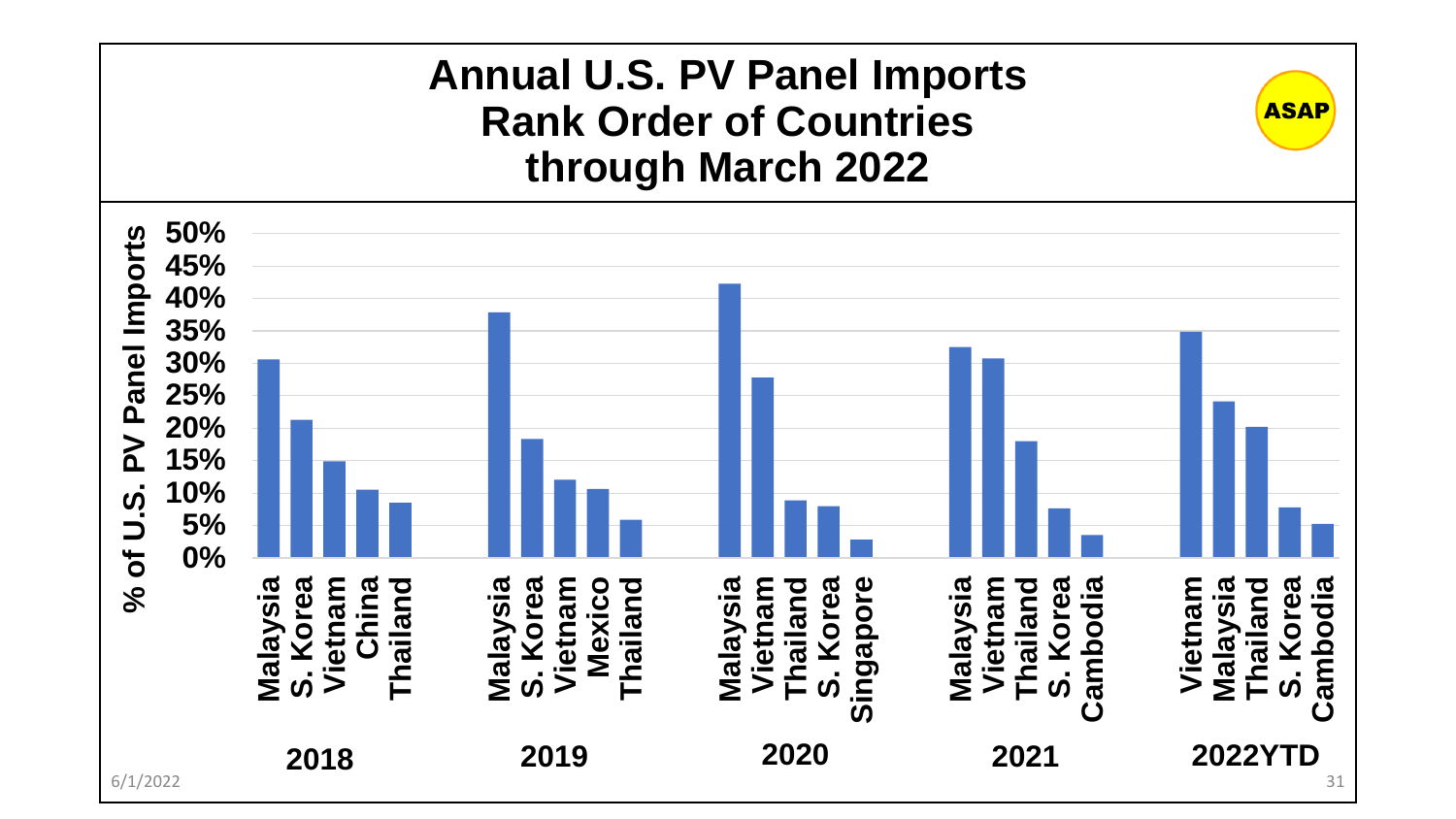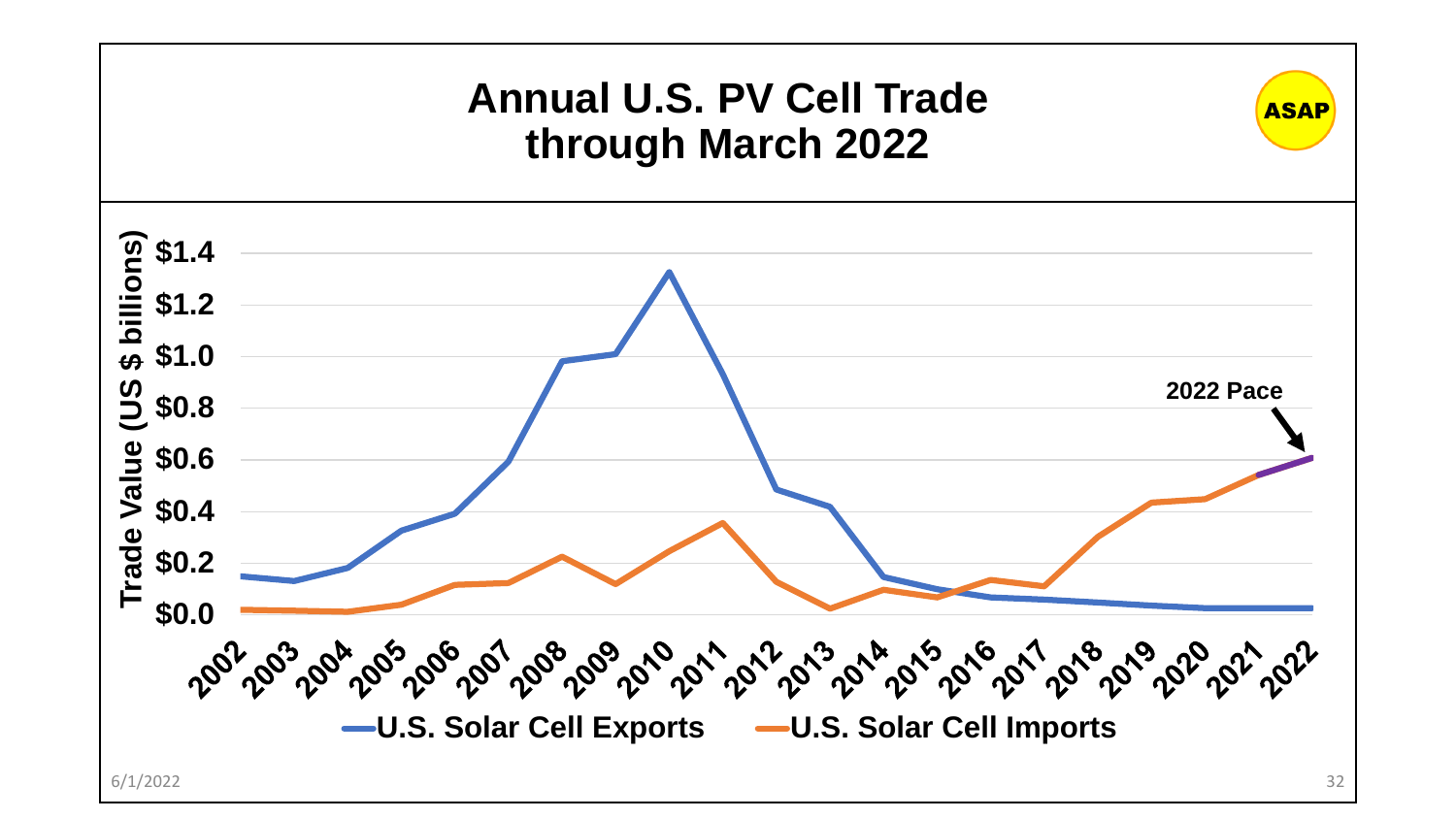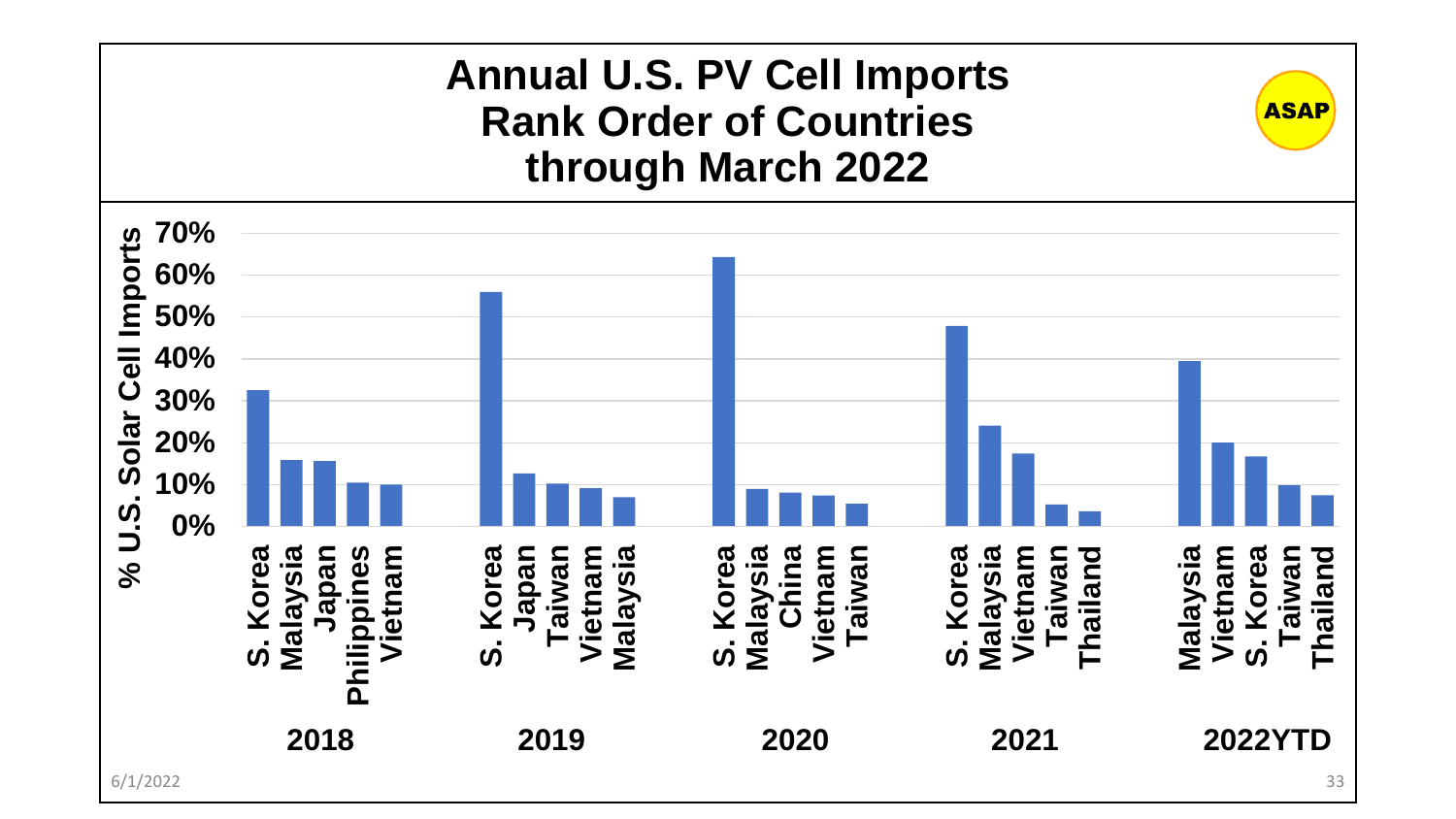#### **ASAP**

## **World PV and Wind**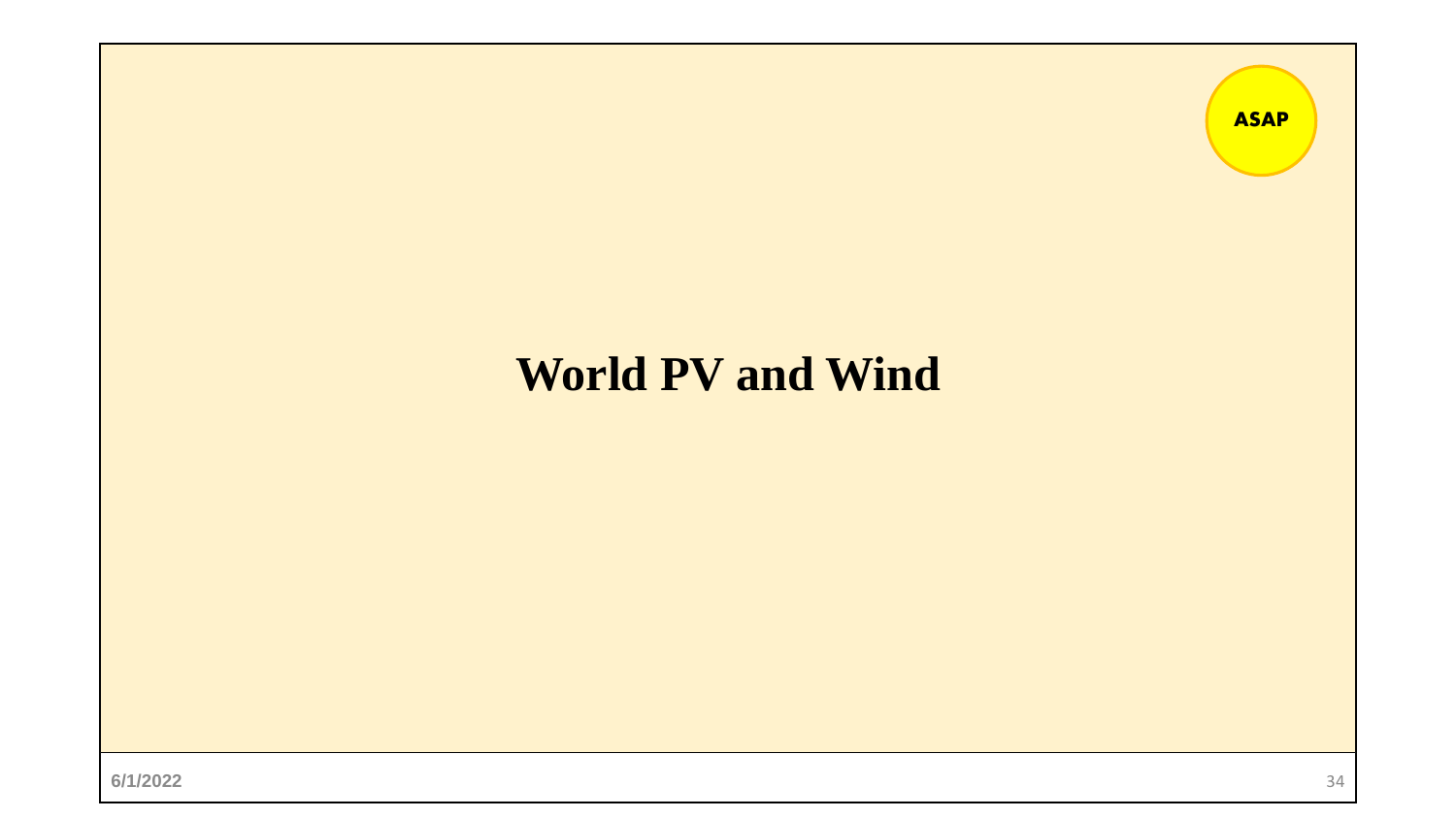### **2020-2021 World PV and Wind Capacity Additions**







6/1/2022 35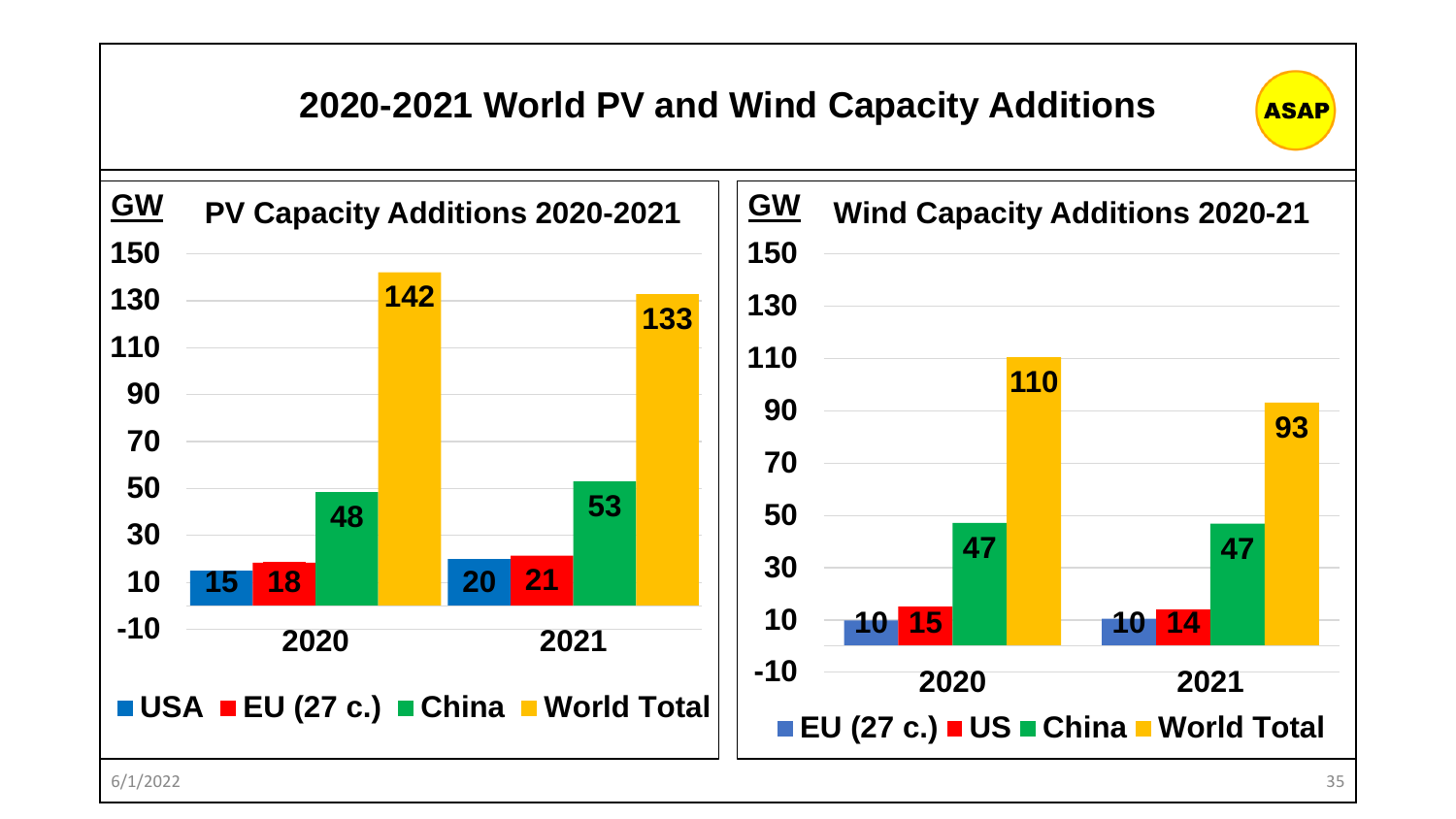### **World PV and Wind Annual Capacity Additions Actual through 2021; Forecast 2022-2025**

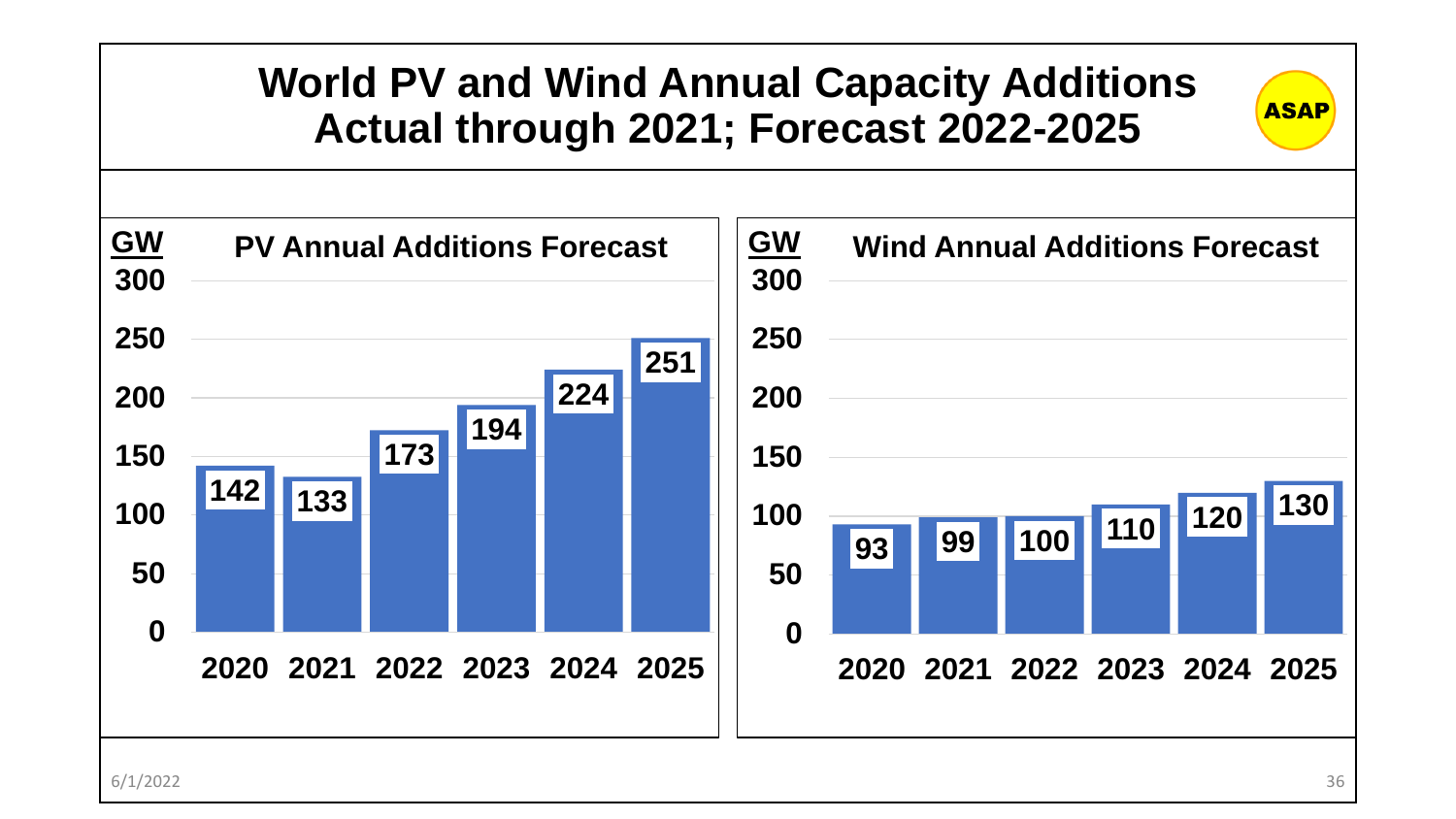### **World Solar and Wind Cumulative Capacity Actual through 2021; Forecast 2022-2025**

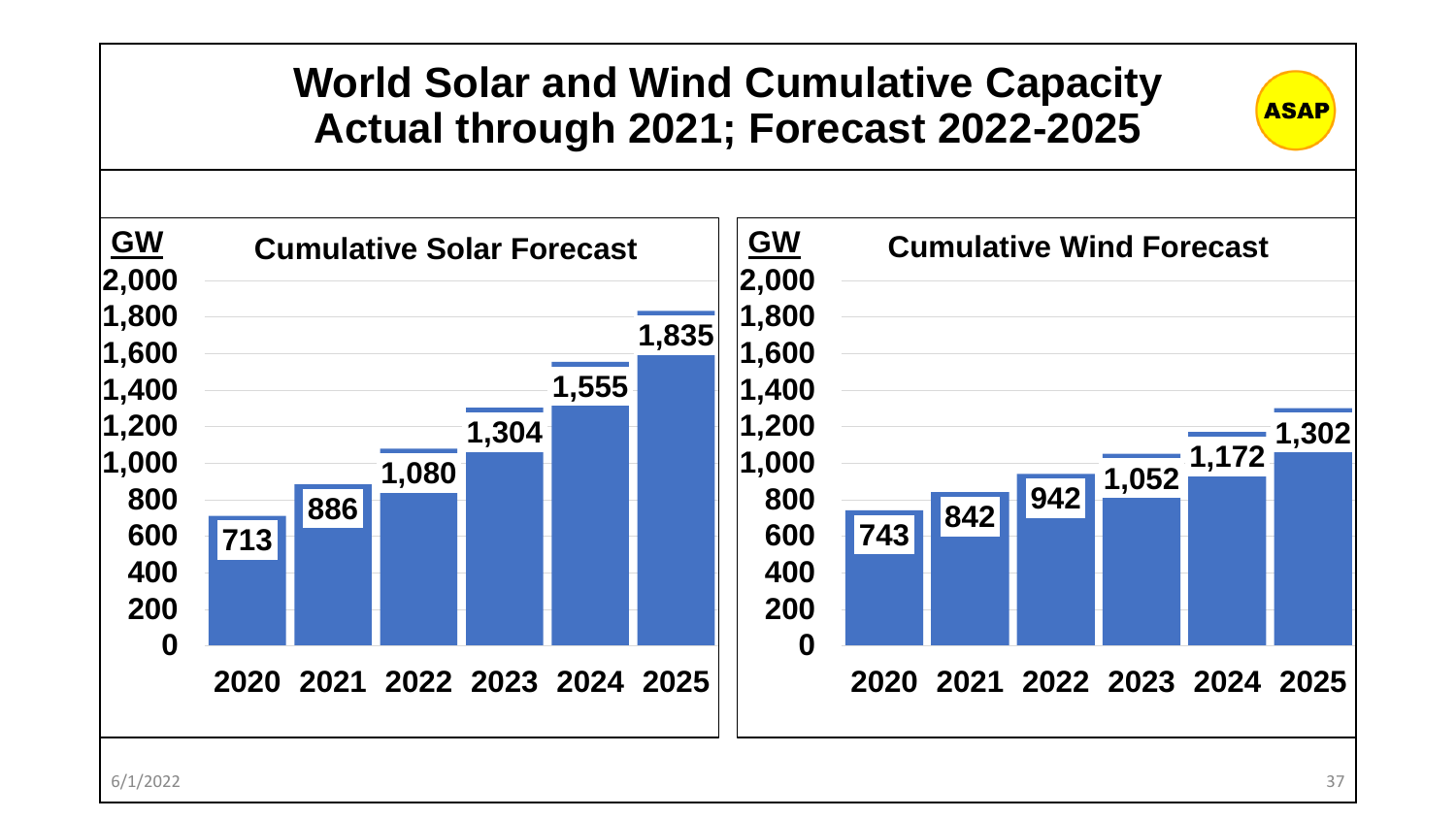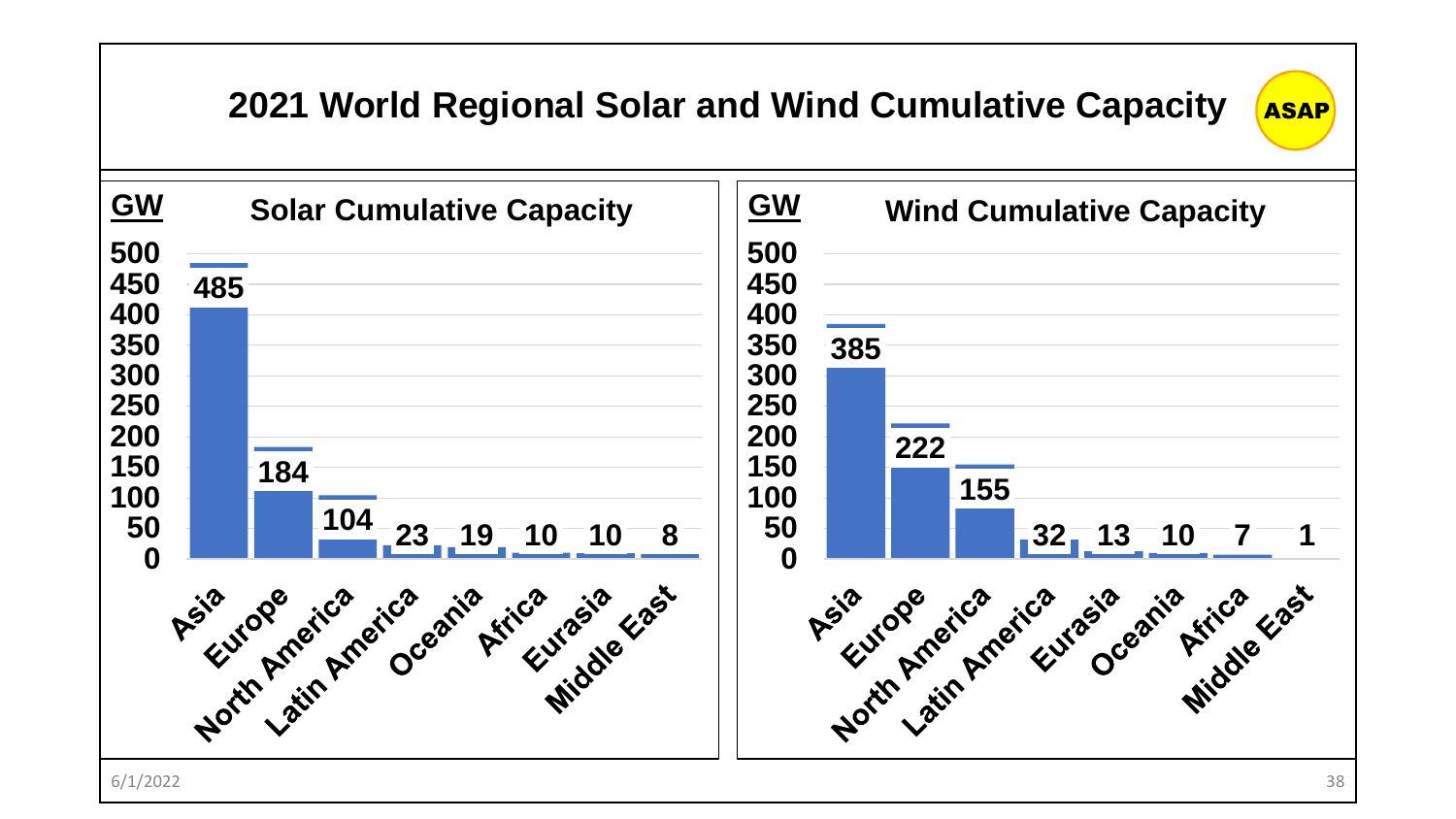### **Polysilicon Production and si-PV Module Production 2020 – 2024 Forward**

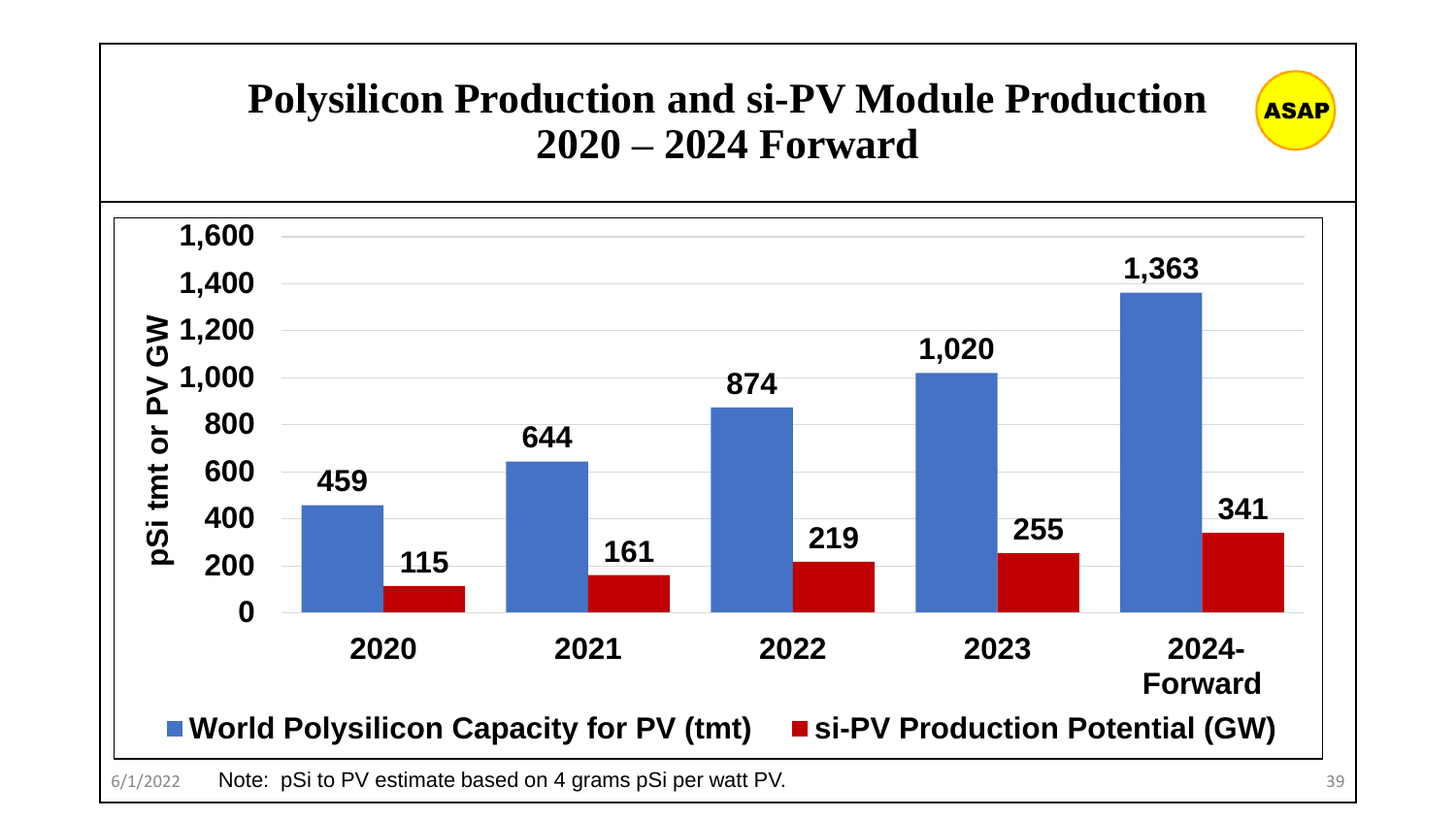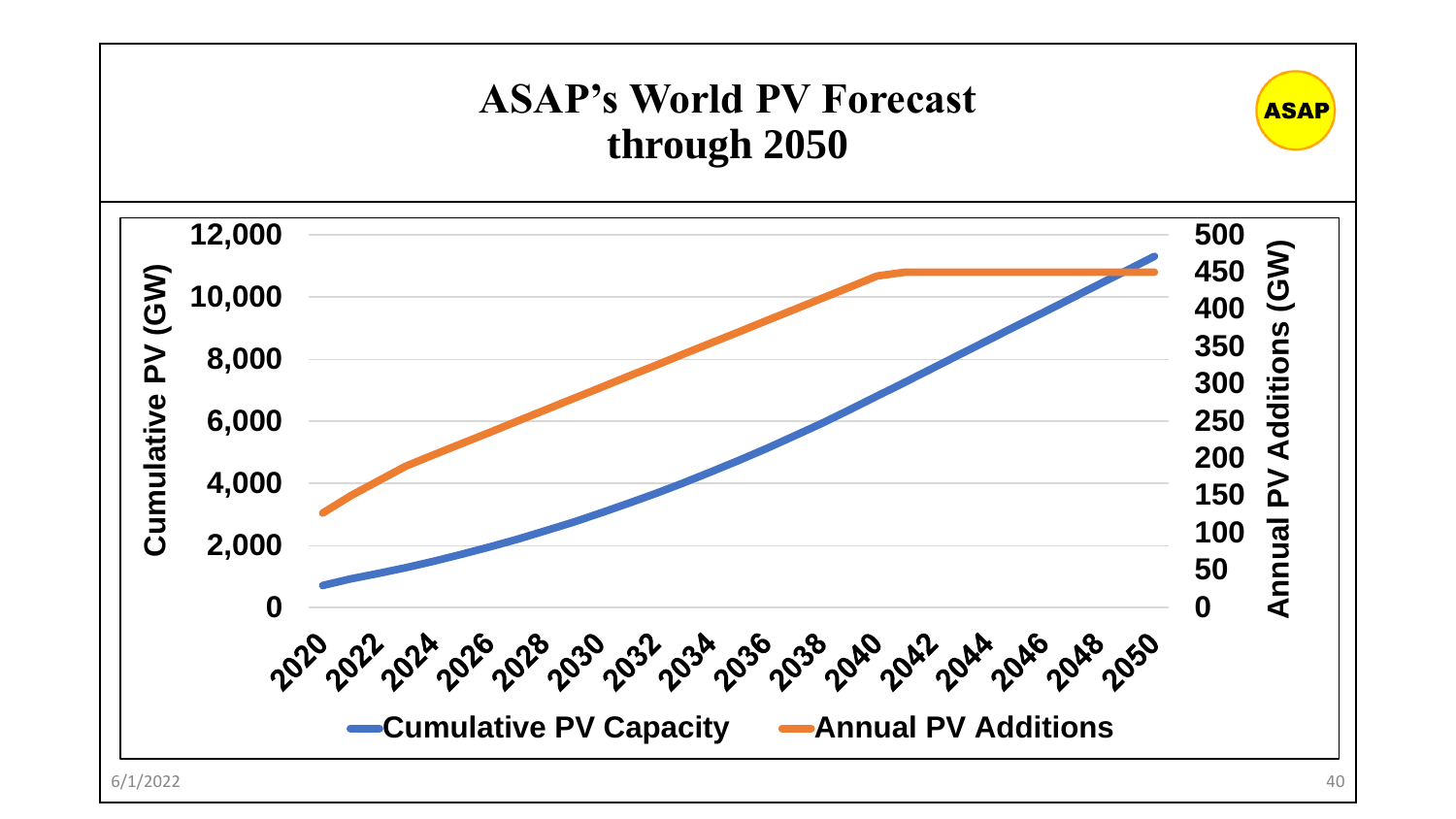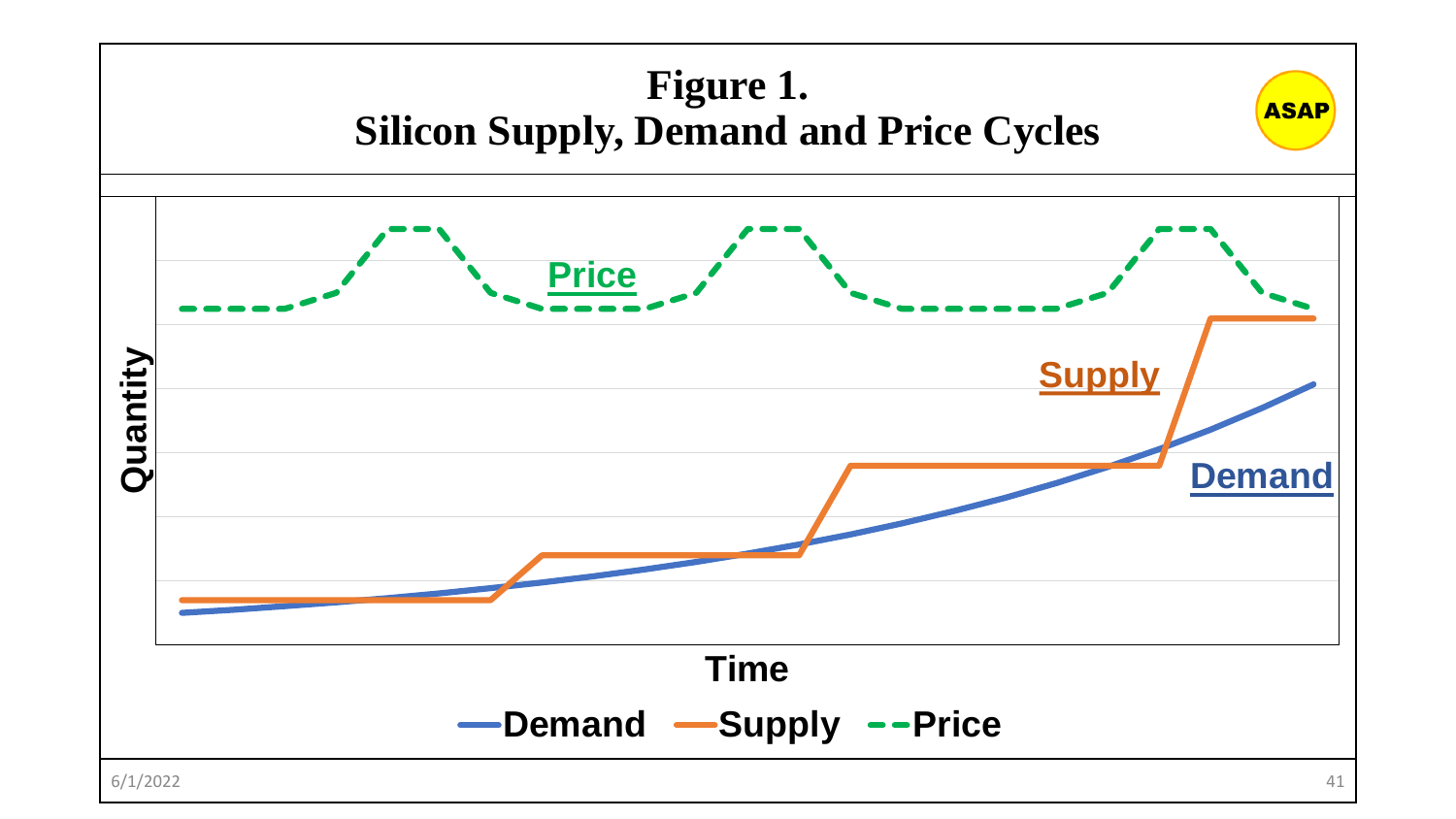## **U.S. Electricity Market Overview**

## **TAN and FAN Stock Prices Monthly Electricity Supply and Demand Electricity and Energy CO<sup>2</sup> Emissions**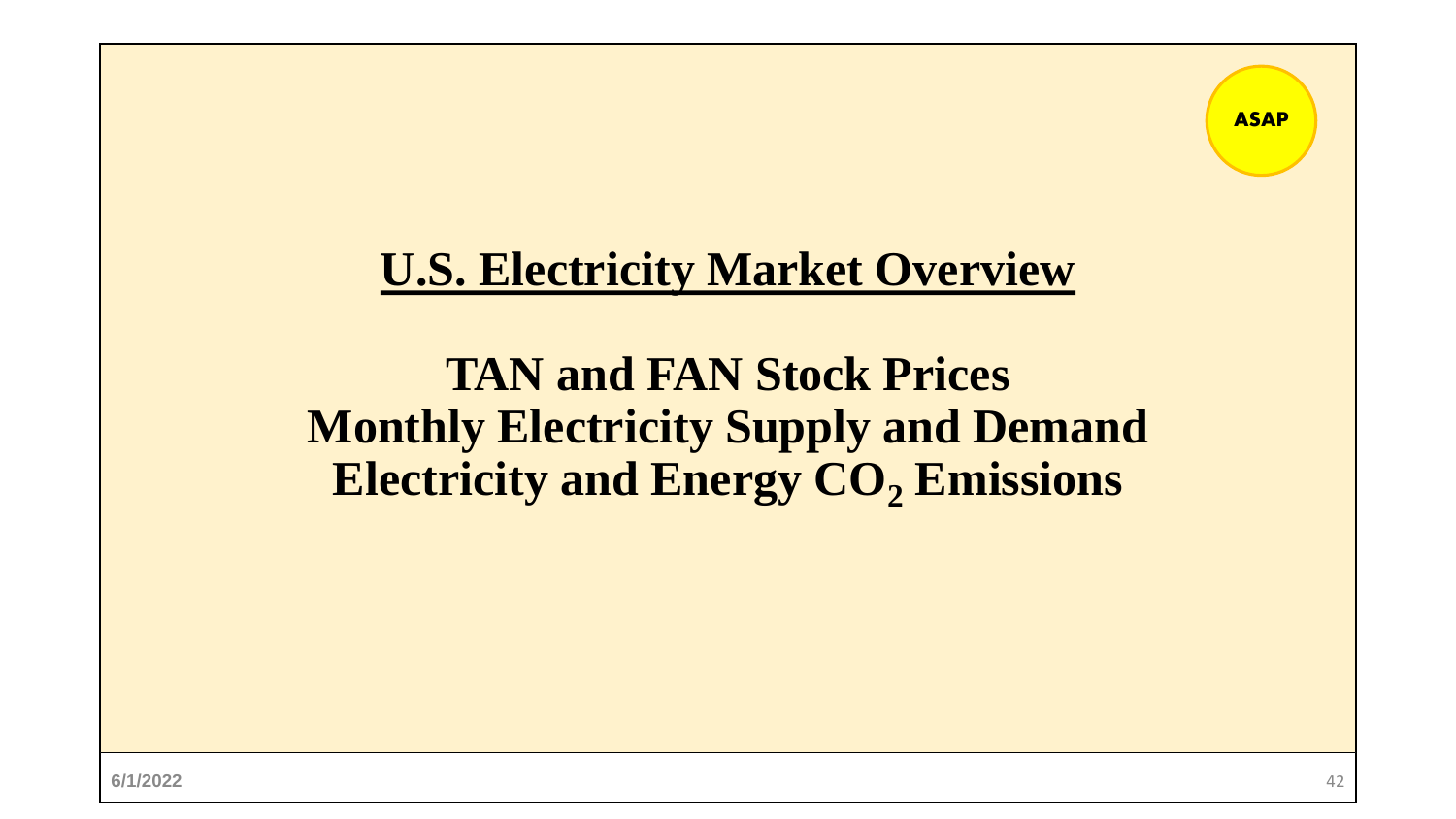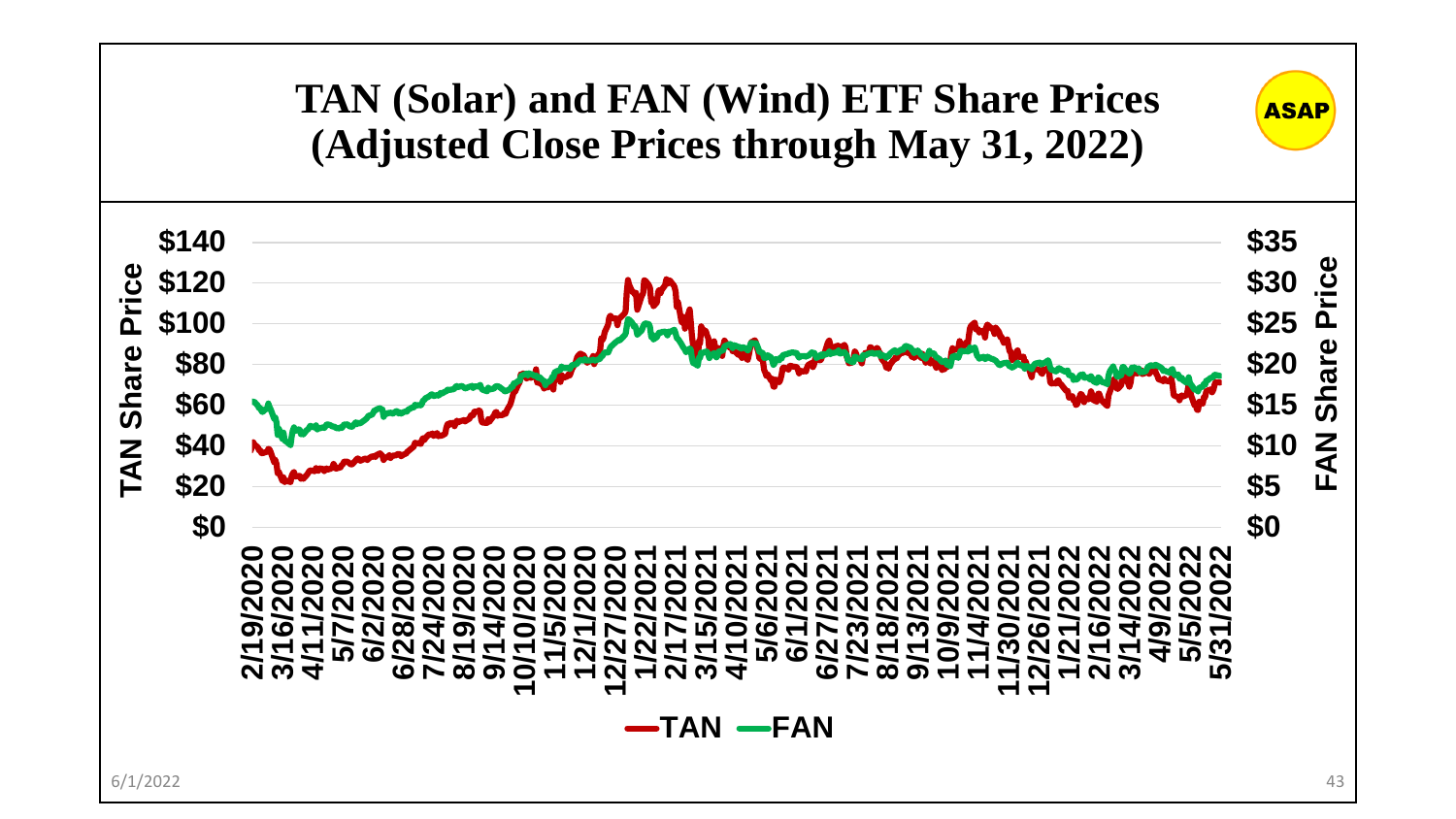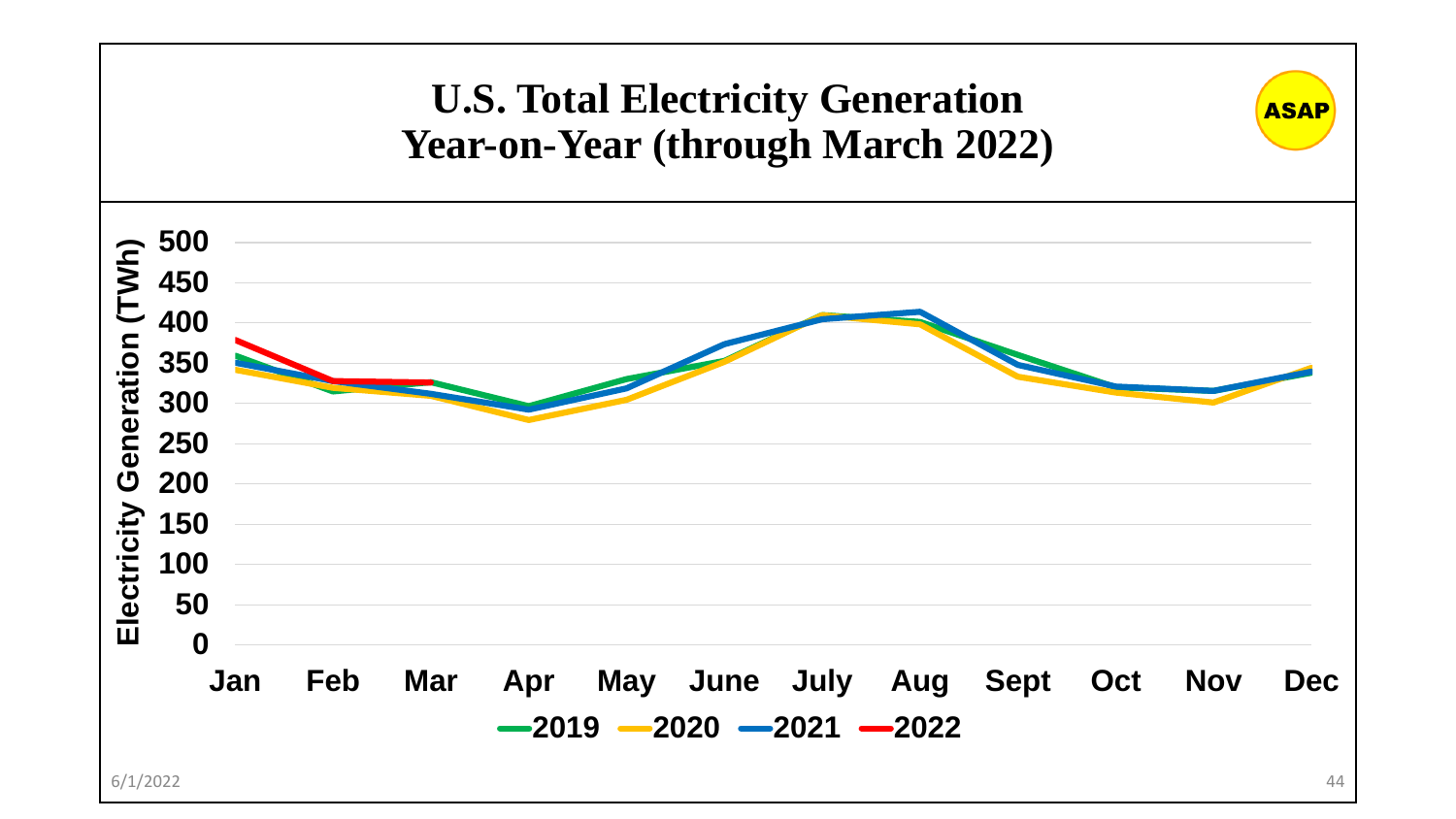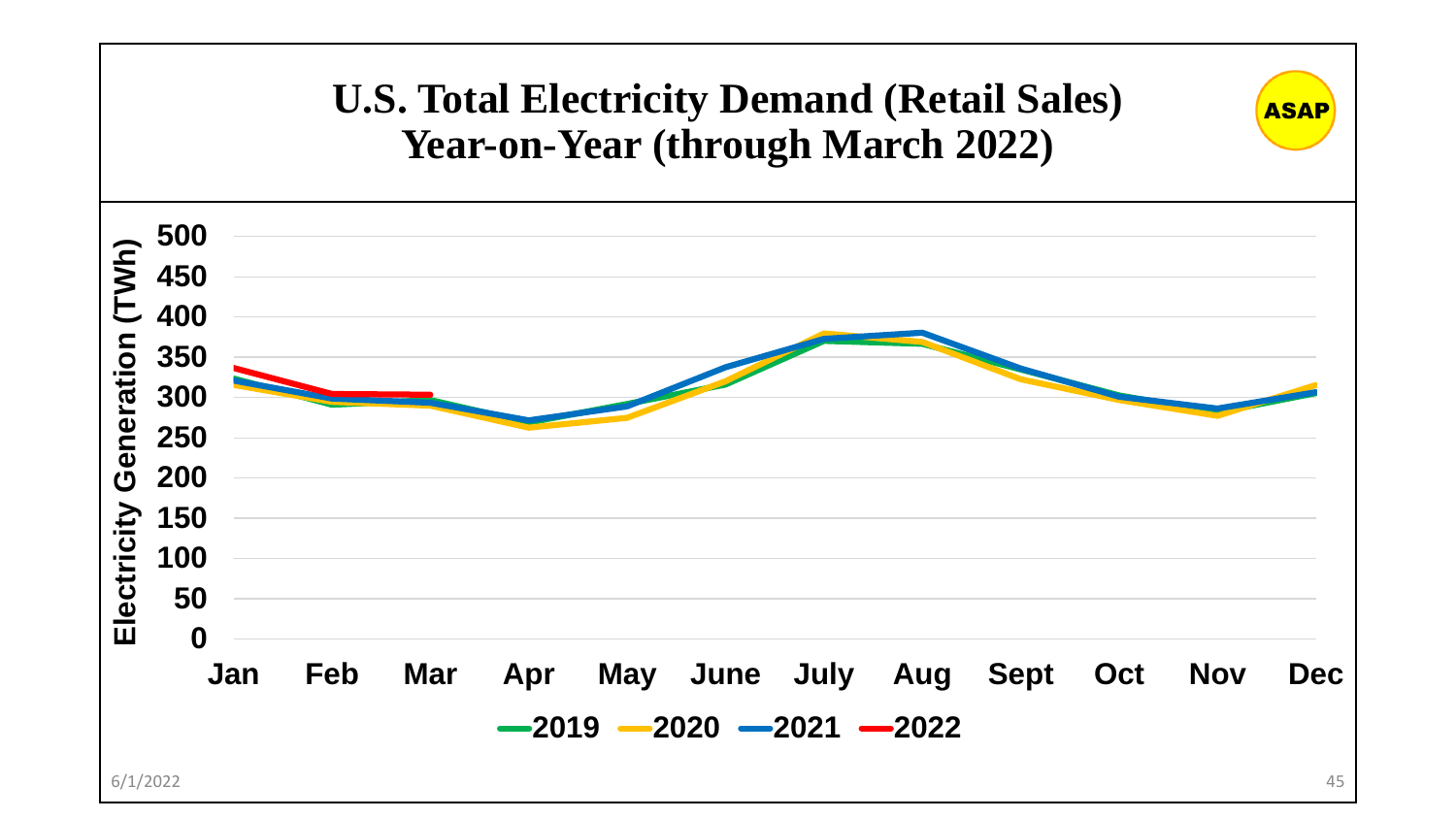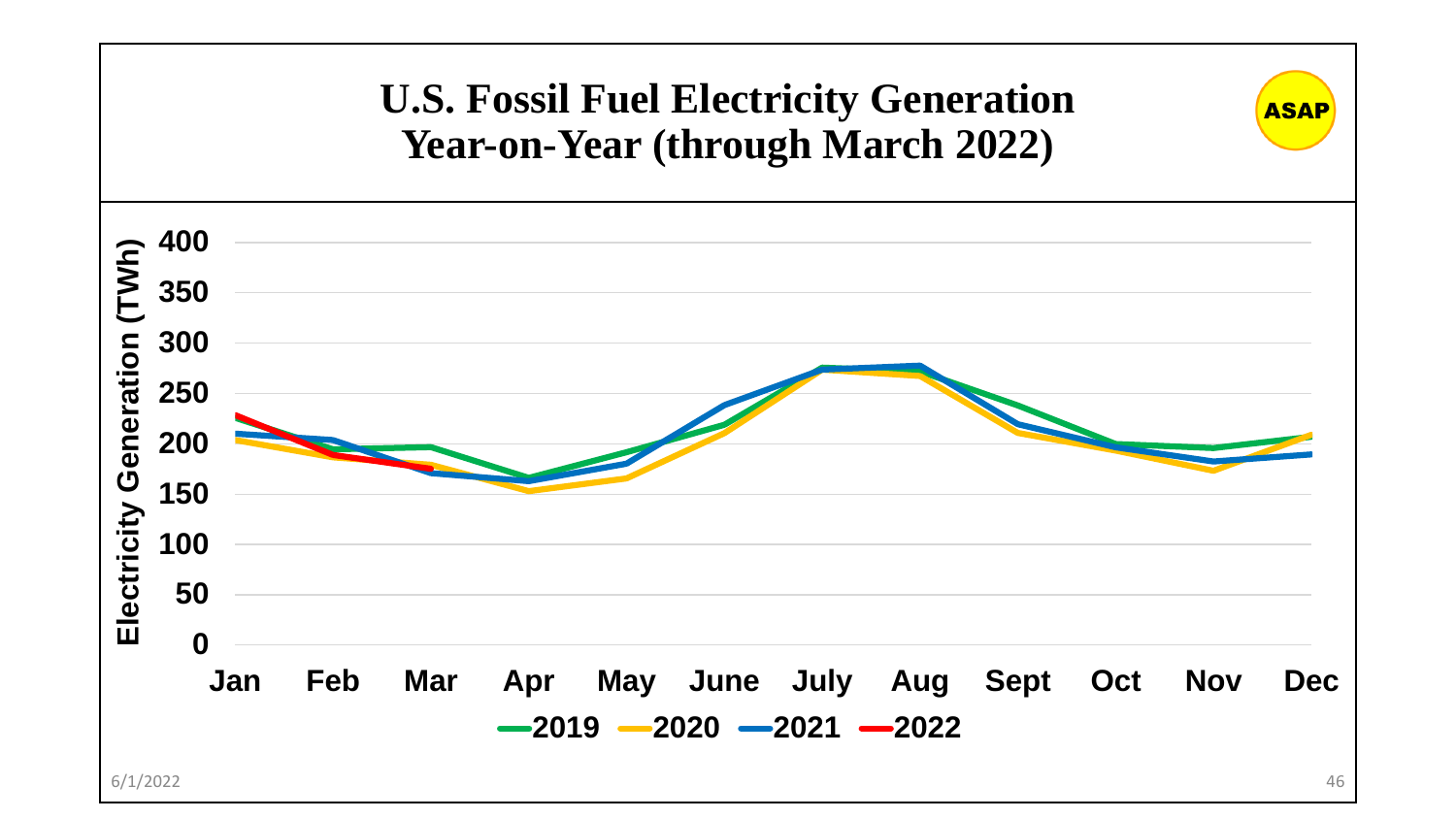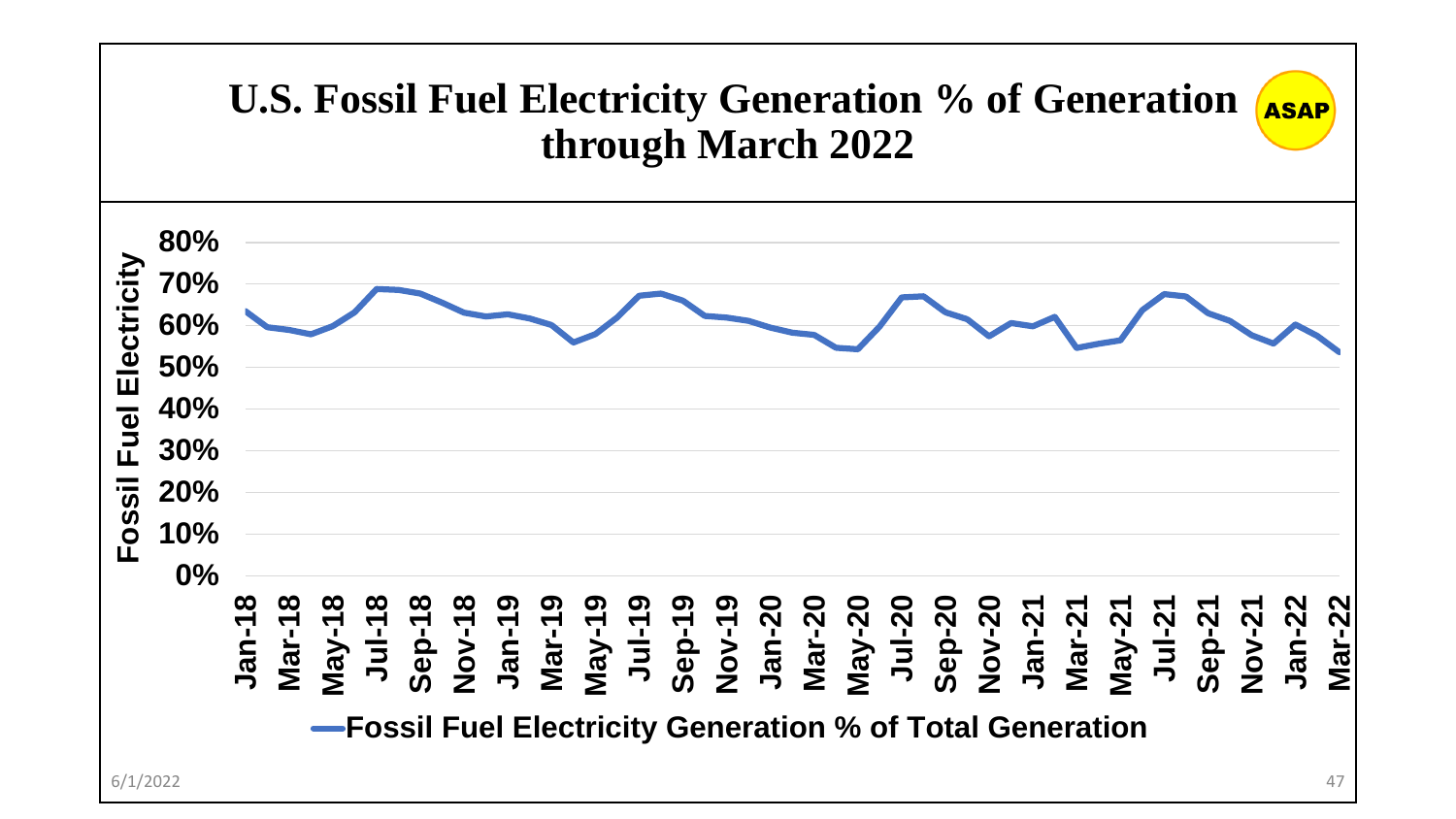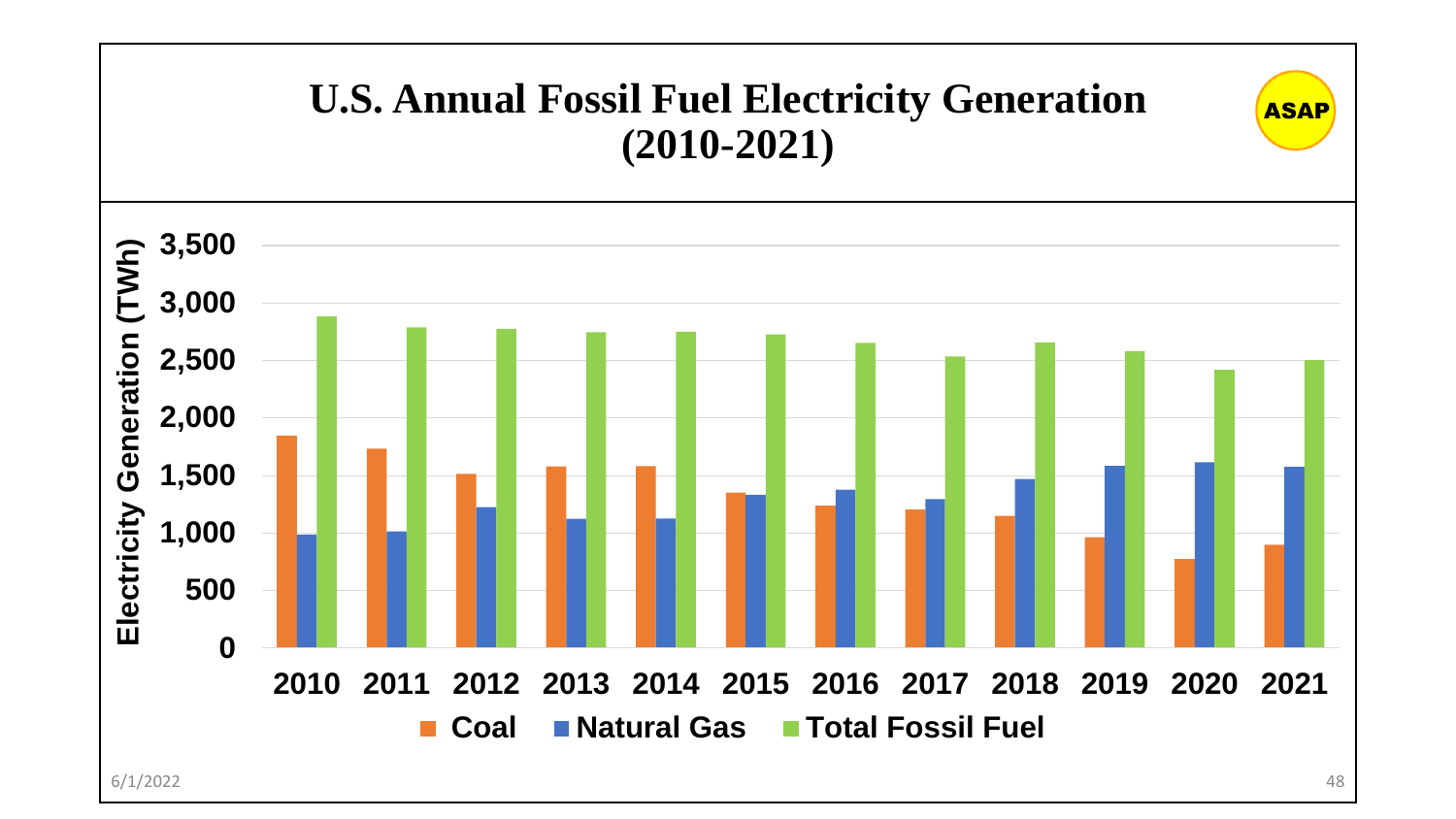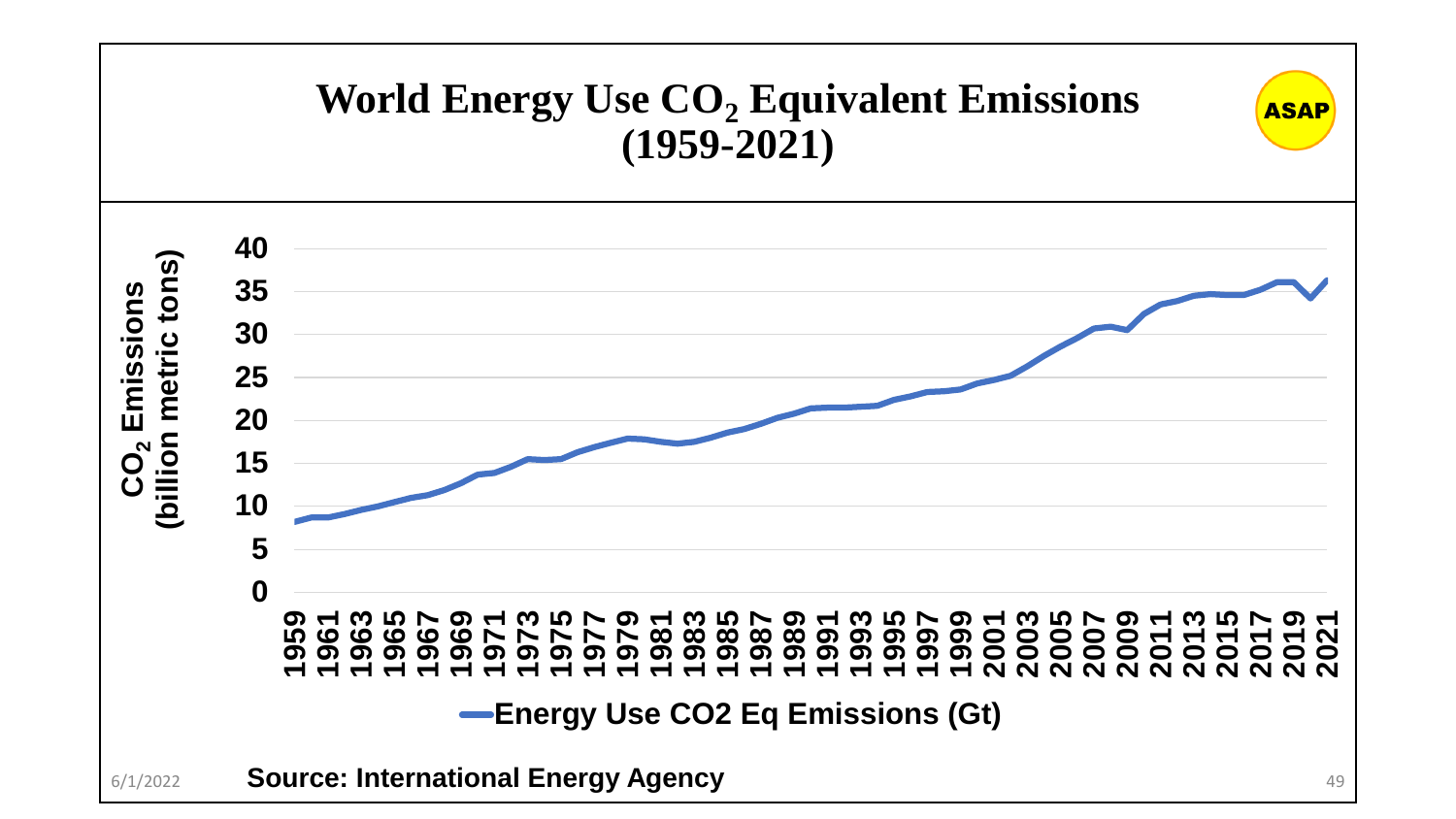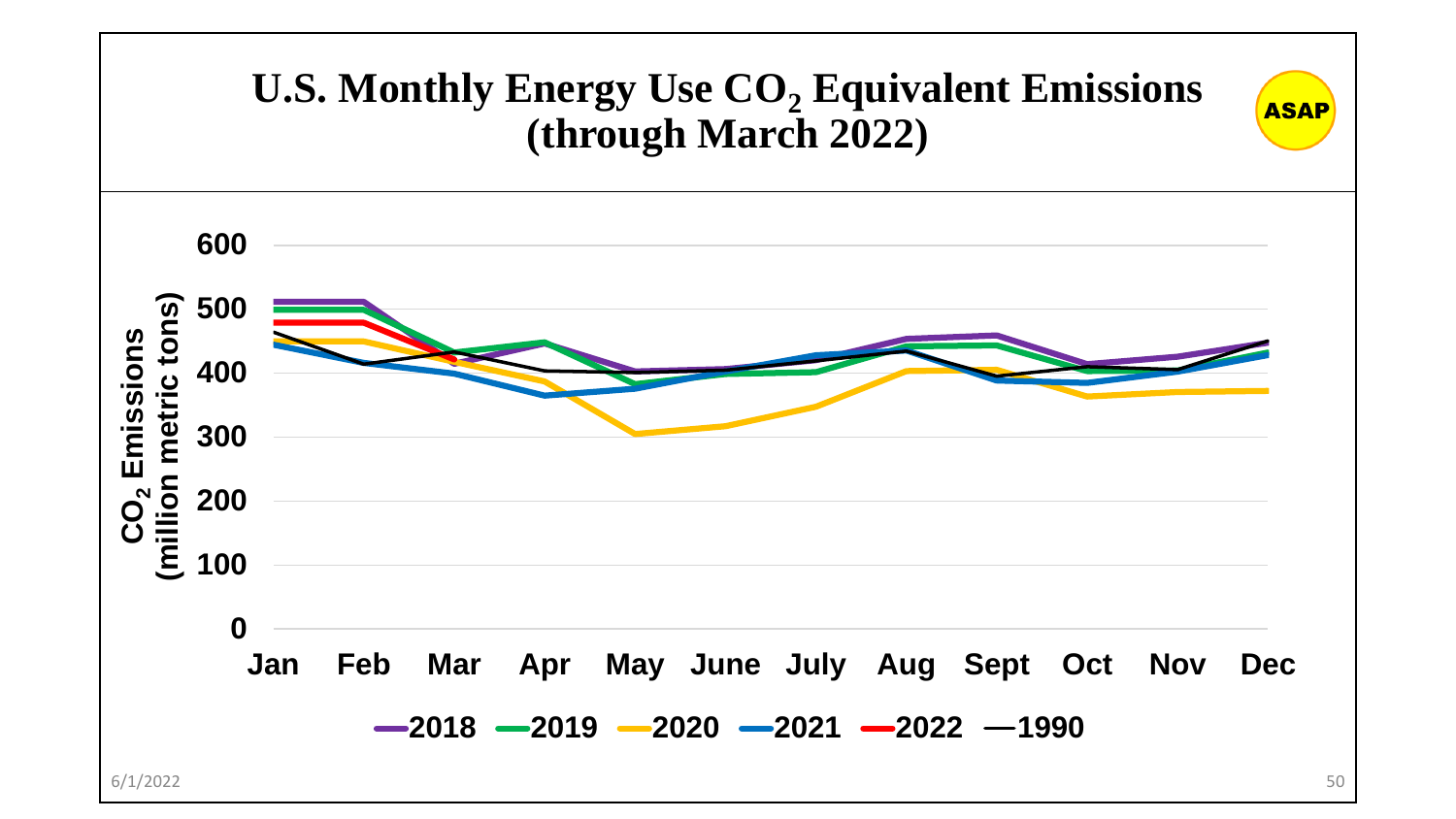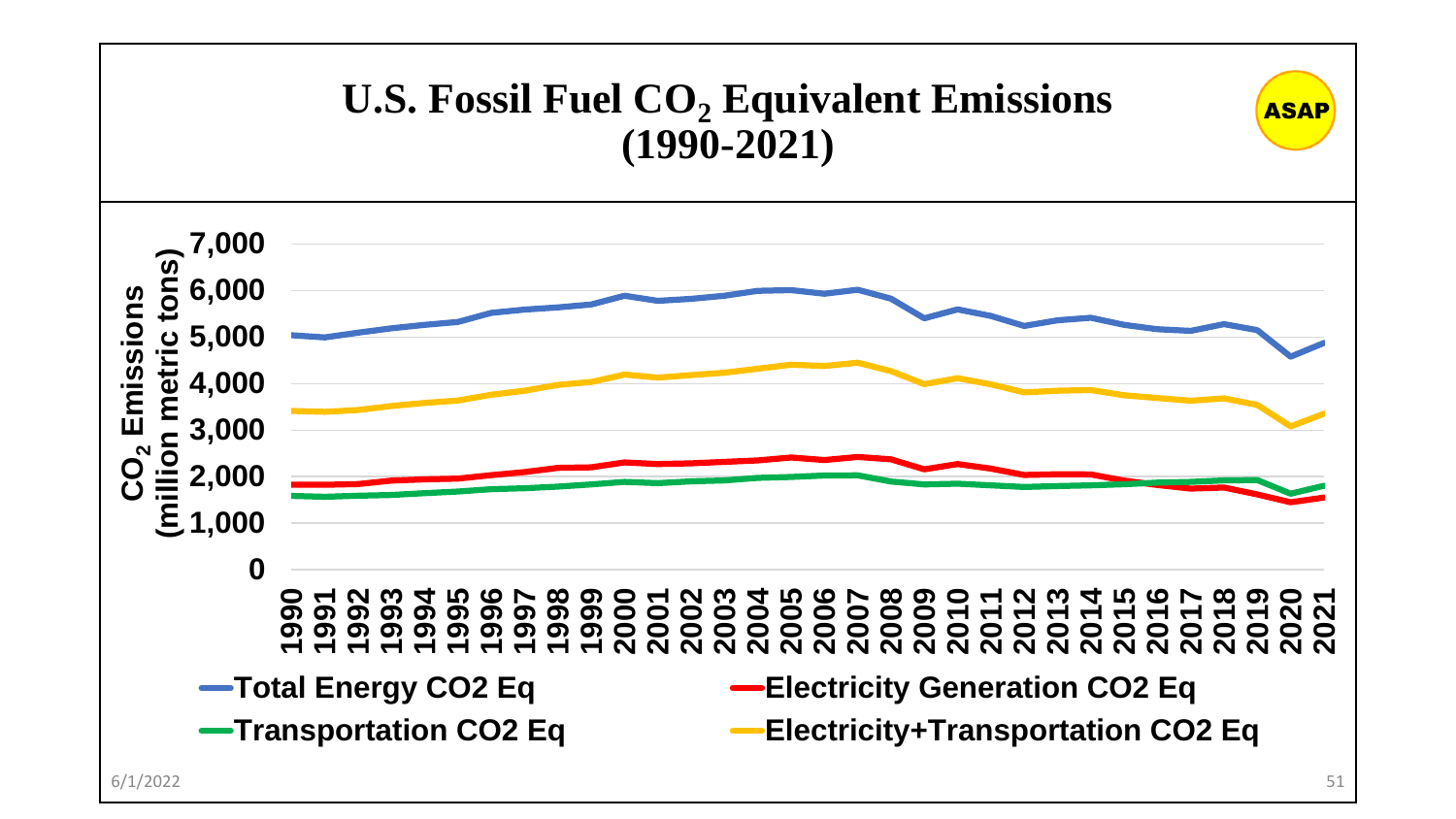